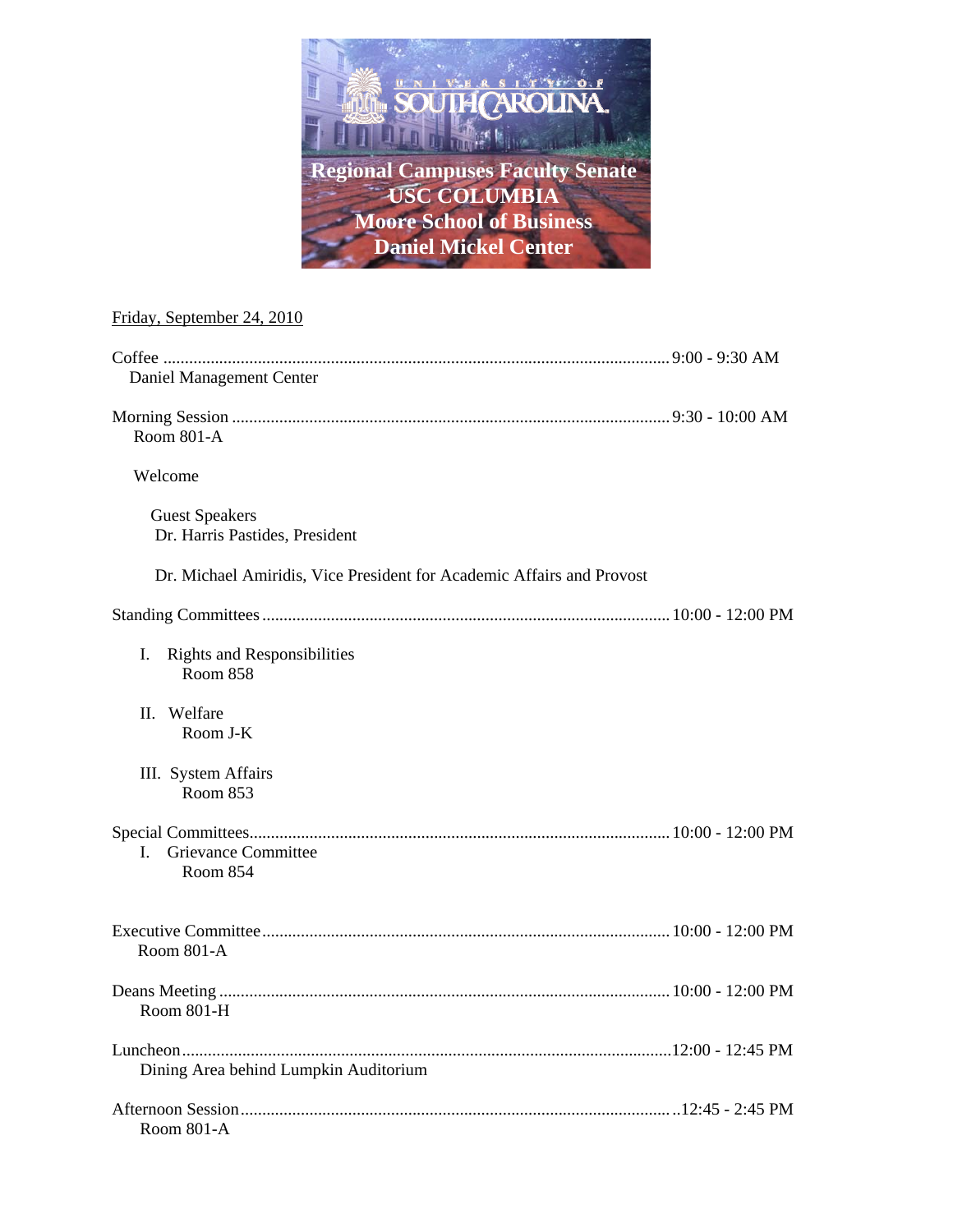#### **AGENDA**

- I. Call To Order
- II. Correction/Approval of Minutes: April 19, 2010 USC Lancaster, Lancaster, SC
- III. Reports from University Officers
	- A. Chris P. Plyler, Vice Provost and Executive Dean
	- B. Regional Campus Deans
	- C. Assistant Vice Provost for Extended University
- IV. Reports from Standing Committees
	- A. Rights and Responsibilities Professor Lisa Hammond
	- B. Welfare Professor Annette Golonka<br>C. System Affairs Professor Eran Kilpat
	- System Affairs Professor Eran Kilpatrick
- V. Executive Committee Professor Steve Bishoff
- VI. Reports from Special Committees
	- A. Committee on Libraries Professor Maureen Anderson
	- B. Committee on Curricula and Courses Professor Robert Castleberry
	- C. Committee on Faculty Welfare Professor Pearl Fernandes
	- D. Faculty-Board of Trustees Liaison Committee Professor Steve Bishoff
	- E. Regional Campuses Research and Productive Scholarship Committee Professor Patrick Saucier
	- F Regional Campuses Academic Advisory Council Professor Steve Bishoff
	- G. Other Committees
		- 1. Conflict of Interest Committee Professor Noni Bohonak
- VII. Unfinished Business
- VIII. New Business
- IX. Announcements
- X. Adjournment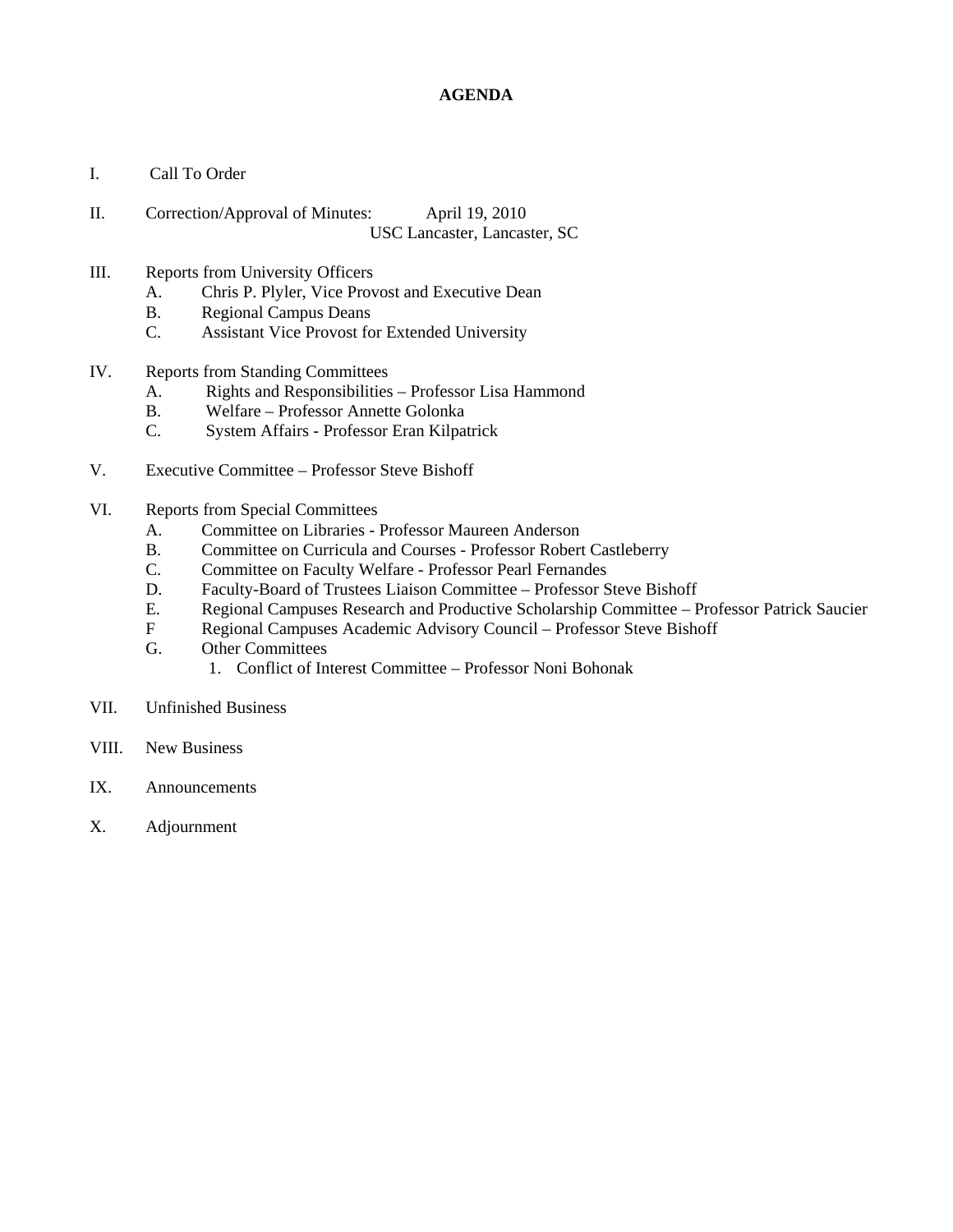# Regional Campus Faculty Senate

Minutes

September 24, 2010

# Morning Session

**Chair Steve Bishoff** called the morning session to order at 9:30 am. The featured speakers for the morning, President Pastides and Provost Amidiris, were delayed. Professor Bishoff asked Vice Provost Chris Plyler and several of the campus deans to give summaries of their written reports and to introduce their campuses' Senators while the Senate awaited the arrival of Dr. Pastides and Dr. Amidiris. Dr. Plyler's remarks will follow. The deans' written reports will appear in the minutes of the Afternoon Session, in their normal places on the Agenda.

In the verbatim remarks recorded from this meeting, brief emendations and paraphrases have been inserted in brackets, strictly for coherence and clarity.

**Vice Provost Plyler's** remarks were as follows:

I want to welcome everyone back for academic year 2010 – 2011

It's great to see old and new faces and while we wait on the President and the Provost I want to tell you as we look ahead, part of my report after we [return from] lunch will be deferred to Dr. Helen Doerpinghaus who I'll introduce as our Dean of Undergraduate Studies and she's going to give us an update on the Carolina Core and the QEP and SACS. There's just quite a bit of activity [in these areas] as you know on all of our campuses, and with this being the nerve center of most of it, it's been fairly hectic. [Helen will summarize and clarify these rather complex activities.]

You'll hear something this morning about the Governor's Higher Education Summit Tuesday morning at 10 o'clock. Most of our institutional deans and associate deans, many community members have been invited. It's open to the public. There's a lot of anticipation of what this is all about. Frankly our university considers it a last lecture from the Governor before going out and maybe prepping the way for the next governor. So it will be interesting to hear the Provost and President's comments about that this morning.

We're glad to welcome new people this year to the regional campus faculties. Seventeen new full time faculties a very positive bit of news. We're also happy about our one successful promotion to full professor, Eric Reisenauer at USC Sumter. That was made official in July by the Board of Trustees. We've got either eleven or twelve T and P candidates coming forward this year, and two I believe coming up for full professor. So that's the largest cohort that we've had since I've been here. And that's a good thing. Right now all of those are going through the external review process and those letters should be coming back in the second week in October.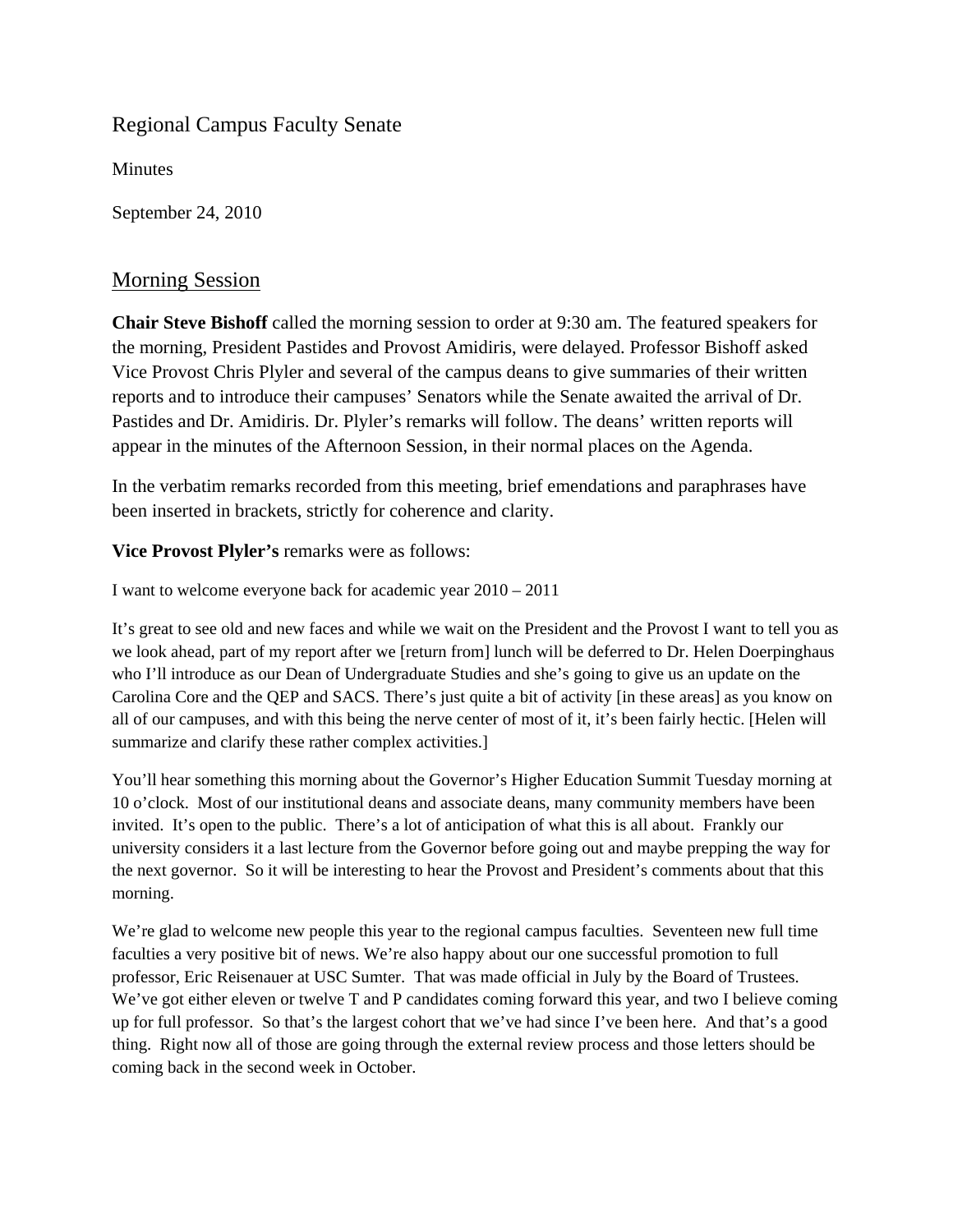We have done a great deal with concern to the faculty manual based on a lot of work that resulted in revisions that were approved, ultimately by the Board of Trustees last summer and I would like to thank the Faculty Manual Ad Hoc Committee and Scholarship Committee for the amount of work that they invested in this very important process. As you will likely hear later in committee needs to continue on in a regular way. In fact, we advocate having an individual, maybe an officer, maybe an office, assigned to this task. The members of that committee were Danny Faulkner, Mary Hjelm, Sarah Miller, Fran Gardner, Hayes Hampton, Eric Reisenauer, Anthony Coyne, Steve Lowe, Ron Cox, Roberto Refinetti, Christine Borecki, Janet Hudson, and Summer Meetz. Coordinating most of it and being sort of the driving catalyst of this thing was Lisa Hammond, who continues to work on that and has devoted her life to the manual. The *Regional Campuses Faculty Manual* will continue to be updated. But as most of you know that really is a contract between you, the faculty and the University. So it's got to be accurate and up to date and certainly has come a long way, but it has a long way to go. There is still some confusing language in it. We experienced some of that in the external review process which is a relatively new to the tenure and promotion process. You'll hear more from Lisa about that a little bit later.

I hope you got our e-mail blast today about the internal grant announcement. I hope you will read that closely and participate. We did have success last year and had some of those grants awarded to faculty members on the Sumter campus. I'd like to see more participation on more campuses, more awards being given in the areas that were advertised. I'm sure the Provost will touch on that a little bit later this morning.

Professor Bishoff welcomed **President Pastides** to the meeting at approximately10:15 am, and the President's remarks follow:

Good morning to my colleagues from the regional campuses and the faculty senate and administrative leaders. I want to spend a little informal time with you today speaking about where we are today, where we're going, and about a very important event, the Summit on September 28, next Tuesday. But first of all let me start by thanking you for continuing to be resilient and strong. You are doing more with less and that probably applies to you more than anybody else in the system.

Enrollments are up at every one of our regional campuses. Faculty head count is not up. Discretionary resources are not up. The need is up. The need for education in South Carolina and throughout the country continues to be up. I think we have to start with higher education as opportunity.

There is no more dramatic predictor of income or of lifetime income. There is actually no more dramatic predictor of citizenship as well, in terms of individuals in our society who participate, who vote to provide service to their community. The highest predictor, between people who do and people who don't are people with some level of higher education. And we need it in South Carolina, probably as much or more than anywhere else in our land. Other countries are investing in higher education to unprecedented degrees. I'm going to China this weekend. I don't need to tell you what's happening there. I was in Israel this past summer and I could tell you that for those of you who don't know that Israel has become the tenth wealthiest country on the planet per capita. You keep asking how they do it, and they don't say the word education, they say investing in our people. When you peel that back a little bit, it's about education, not only for the Israeli-born, but also for immigrants. They invest in their immigrants by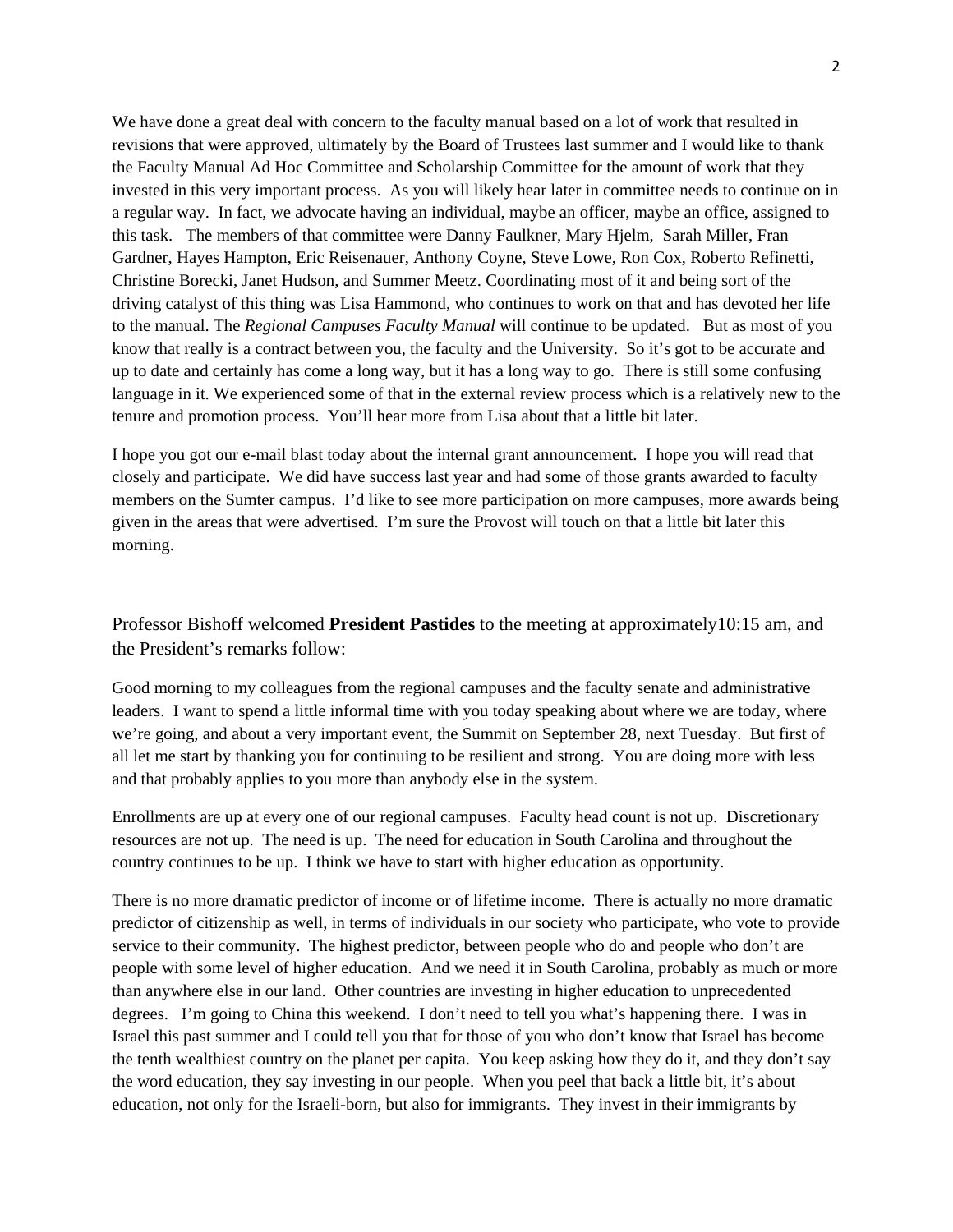providing them with an education. The current wave [of immigration] in Israel is from Ethiopia. These are black Jews and they take them and instead of saying here you take these jobs that nobody else will have, [they say] here we're going to orient you. We are going to educate you and your whole family. And here we are in South Carolina not doing what we must. We continue, not only to cut, but now, and I think with Tuesday, September 28 to badger and bruise and harass higher education and I think in part that's because we are a soft target. [We don't demonize our opponents. When we disagree,] we are good colleagues, we'll be polite, we'll be respectful.

Politicians know that we don't take to the streets; that we generally don't slander and slur; that in spite of everything we will continue to do a good job. I don't know if that's going to sell. I don't know if that's going to be effective. [To address political opposition], we will certainly have to deploy our vast network of alumni and friends but also our friends and supporters in our partnership communities and our business communities because there will be no other possibility.

We have been cut as much as any other higher education system in America and there seems to be no diminished appetite for kicking us again. We're gearing up for it. [We intend to address the myths about higher education with facts.]

And then other advisors say you're not going to win it with facts. You've got to have the facts. You've got to get the facts out and post them. Let me give you what we have been posting on our website. It's linked to every one of your campuses and websites as well. It's called SC Difference. SC Difference means that we make a difference. Talking about the data that you will find there, you will find the appropriation in North Carolina, \$8,800 per student; in Georgia, \$8,700 per student; And in South Carolina, \$5,700 per student. There is absolutely no way, no matter how much more efficient you are, to cut the cost, the basic cost of a quality college education by that amount. Those states know [the value of higher education], and they are not overfunded either, by the way. There are states that provide even higher funding, like New York.

But having said that our neighboring states provide about \$3,000 more per year per college student, most of our campuses don't even get that much money per student. And yet, there's a myth out there that South Carolina provides more funding for education than any of the neighboring states.

Our in-state tuition is discounted for the vast majority of students who attend based on lottery and other financial support. In fact, our students at the University of South Carolina in the system have one of the highest proportions of Pell Grants of any other higher education system in America. We know why, and so we provide education to fundamentally lower class and working poor in some instances. Of course, are [students'] families who earn more money.

There will be a moratorium on construction. [In this case], the myth is that we are raising tuition for construction and building all these buildings. You know how a politician would play this. The department of motor vehicles isn't building buildings. The department of social services isn't building buildings. There is a crane on the Columbia campus, renovating Patterson Hall. One hundred percent of that renovation is out of the housing reserve fund, which is am auxiliary fund. Ninety-six percent of the funding that going into any kind of construction or renovation on all of our campuses is non state appropriated. It is a result of either a federal grant or philanthropy or borrowing, or usually some combination of all of those.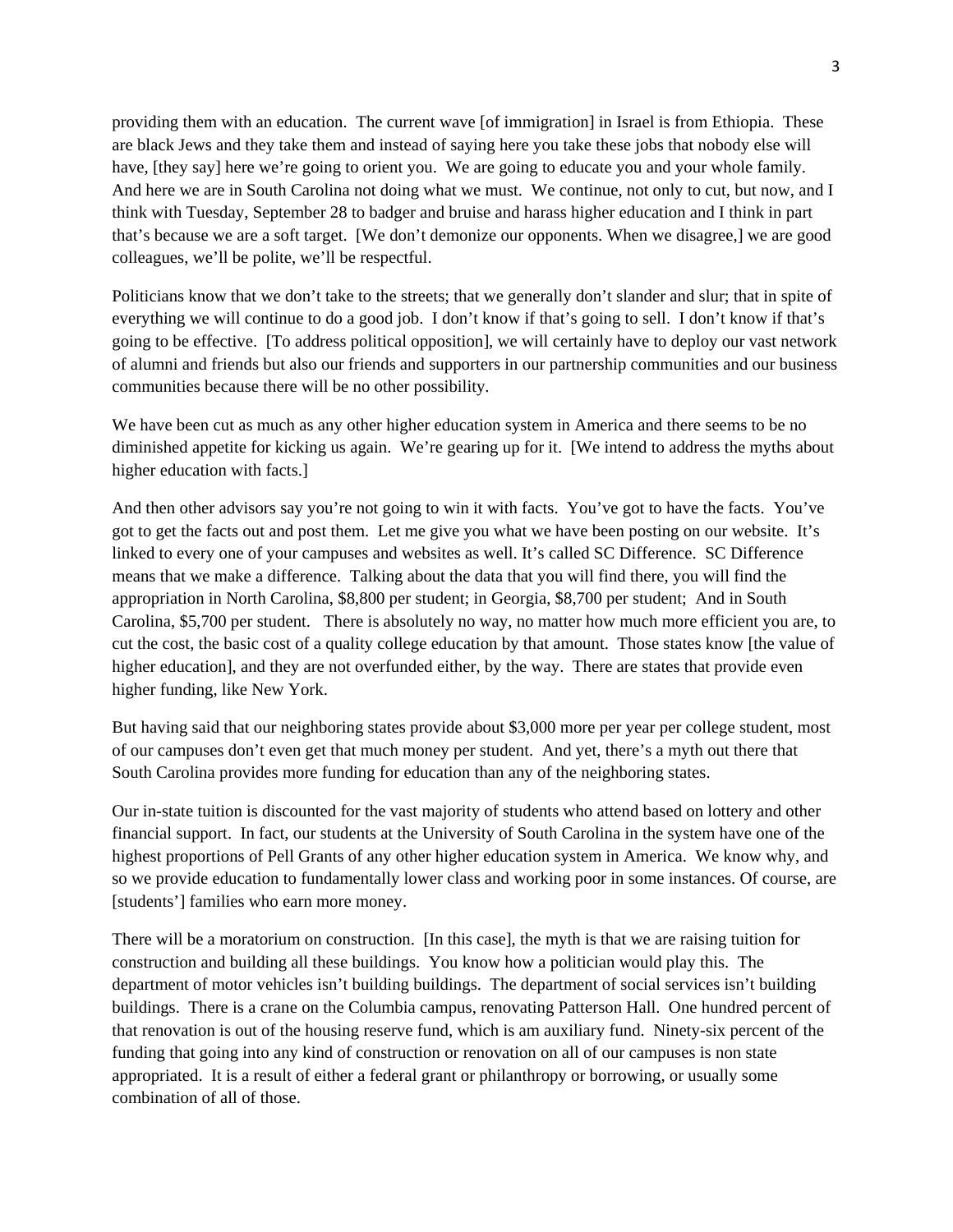The myth is that we are raising tuition so we can build fancy buildings. Of course that's not true, so September 28 is a date that we are preparing for. I'll be in Beijing, and Michael will be our campus leader [at the Higher Education Summit.] We have thought about this strategically. We don't think that there will be major opportunity to be heard. There is a [highly selective] panel that has been put together. It will be a press moment. We will have people there to respond. There has been no program time. University of South Carolina was not given 15 minutes, for example. We don't know even to this moment exactly what the forum will be like, but it's probably not the right time to have the students and faculty and businesses to take a whole day off from their work and come to Columbia.

If I may turn to just a little bit of positive and upbeat news that will be available for  $Q\&A$  and then Michael talk as well. I am so pleased that our enrollments are up across the system. At Salkehatchie, they are up 22% to 1139, [and there are at least] two and three percent increases throughout the system. Lancaster was about even from last year but their FTEs are up relative to the kinds of education they provide in the community beyond the so-called full time student.

We had a good year in research throughout the University. We had a good year in philanthropy that was capped by a 30 million announcement last Friday. A couple, both alumni of USC-Columbia, he from Pharmacy and she from Journalism, made a 30 million dollar commitment to create a new program in entrepreneurship for pharmacists. They made their fortune, if I may call it that, in asthma medications. Bill Kennedy said that if he did not have someone light his fire or inspire him about doing something other than being a registered pharmacist, which is a wonderful career by the way, he never would have thought that he could have done something else and so he wants to provide students with that opportunity.

[The recorded portion of the President's remarks ended here. He went on to mention the positive effect on University morale of the summer's NCAA Baseball Championship and gave more details on his upcoming trip to China. He referred to any further calls for closure of regional campuses as "incontrovertibly unacceptable." He also mentioned, in this context, that the Huron Study, now ongoing, was proof that USC is open to any reasonable means to become more efficient.

**Provost Amidiris** was then welcomed by Chair Bishoff. The Provost's remarks were not recorded, so the following is a summary of the points that he covered.

Since we have lost 20% of our State appropriations, USC is facing a bad budget year, and there is little reason to believe that next year will be better. At least, the cut comes all at once now, instead of mid-year, and therefore we can do better planning.

To deal with the budget difficulties, we have two levers: tuition and enrollment. We know that students and their families are pressed by even the modest tuition increases that we have implemented, so we have increased enrollment without a corresponding loss of quality in the entering freshman class.

To advance our faculty development and support goals, we have instituted grant programs in arts, sciences, and social sciences. Regional campuses faculty members from USC Sumter were successful in winning grants last year, which shows that the programs are open to all. The reviewers do not look at the home campus of grant proposals. There will be workshops made available for those who are considering entering the competition for these grants.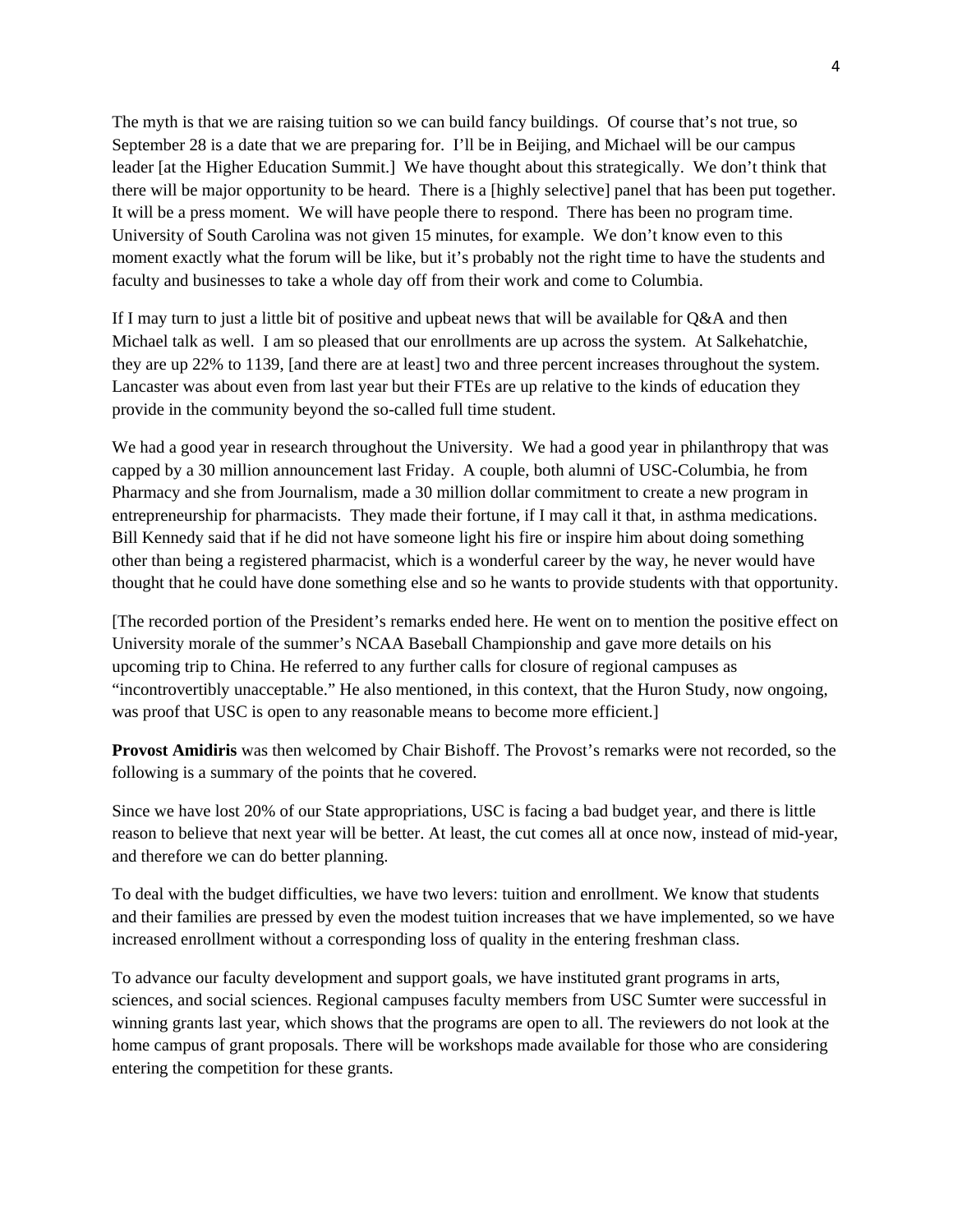Distance Education is now a priority, with a new vice president over that area. Columbia has much to learn from the regional campuses concerning distance education.

Work related to the upcoming SACS re-accreditation visit is ongoing. The University has prepared a 600 page Self Study as well as 1000 pages of supplemental material. The University is doing everything possible to cooperate, because the last thing we want now is a "slap" from SACS. The Quality Enhancement Plan, a key component of SACS, provides us with an excellent opportunity to develop learning beyond the classroom.

The Governor's Higher Education Summit is not a venue designed for us to make our best case, though we are prepared to speak if asked. Our best strategy against the Governor's claim that we are subsidizing out of state students and building buildings at the expense of students is to have facts and to use them. The Regional Campuses are the University's "arms" reaching out into the State, and campuses can make a case for the University in their communities.

The Huron Study should be complete by the end of the calendar year.

In response to a question about it, the Provost said that the Provost's Advisory Council will continue. He also announced that he will be visiting the Regional Campuses in the spring.

The Senate then broke out for committee meetings.

## **Afternoon Session:**

Senate Chair Bishoff called the afternoon session to order at approximately12:30 pm. Sarah Miller, last year's secretary, announced that she had already corrected last April's minutes to reflect the complete slate of officers and committee representatives elected. The minutes for the April meeting were then approved with those corrections.

# **Reports of Officers**

Vice Provost Plyler introduced **Dr. Helen Doerpinghaus**, Vice Provost and Dean of Undergraduate Studies at USC:

**Chris Plyler**: Thank you Chair Bishoff. As I mentioned this morning, I was alerted earlier, maybe a week ago, about some confusion between what we call The Carolina Core and OneCarolina, two distinctly different initiatives of the University. So I'm very grateful to have my colleague and friend Helen Doerpinghaus to join us, just as she did last year and I think the year before.

Helen is the Vice Provost and Dean of Undergraduate studies. She is responsible for the approval of academic programs and courses. She is also responsible for the accreditation of the University by the Southern Association. She is also responsible for institutional assessment and compliance and the review of the undergraduate core requirements, the first year reading experience, and she provides guidance on the undergraduate initiatives within and beyond the classroom. So she is a busy lady; with a lot going on in the life of the university, we are very fortunate to have Helen steering that ship. She is going to give us a brief update on several things. Carolina Core, QEP and probably what's going on with SACS. We want to thank you for being with us.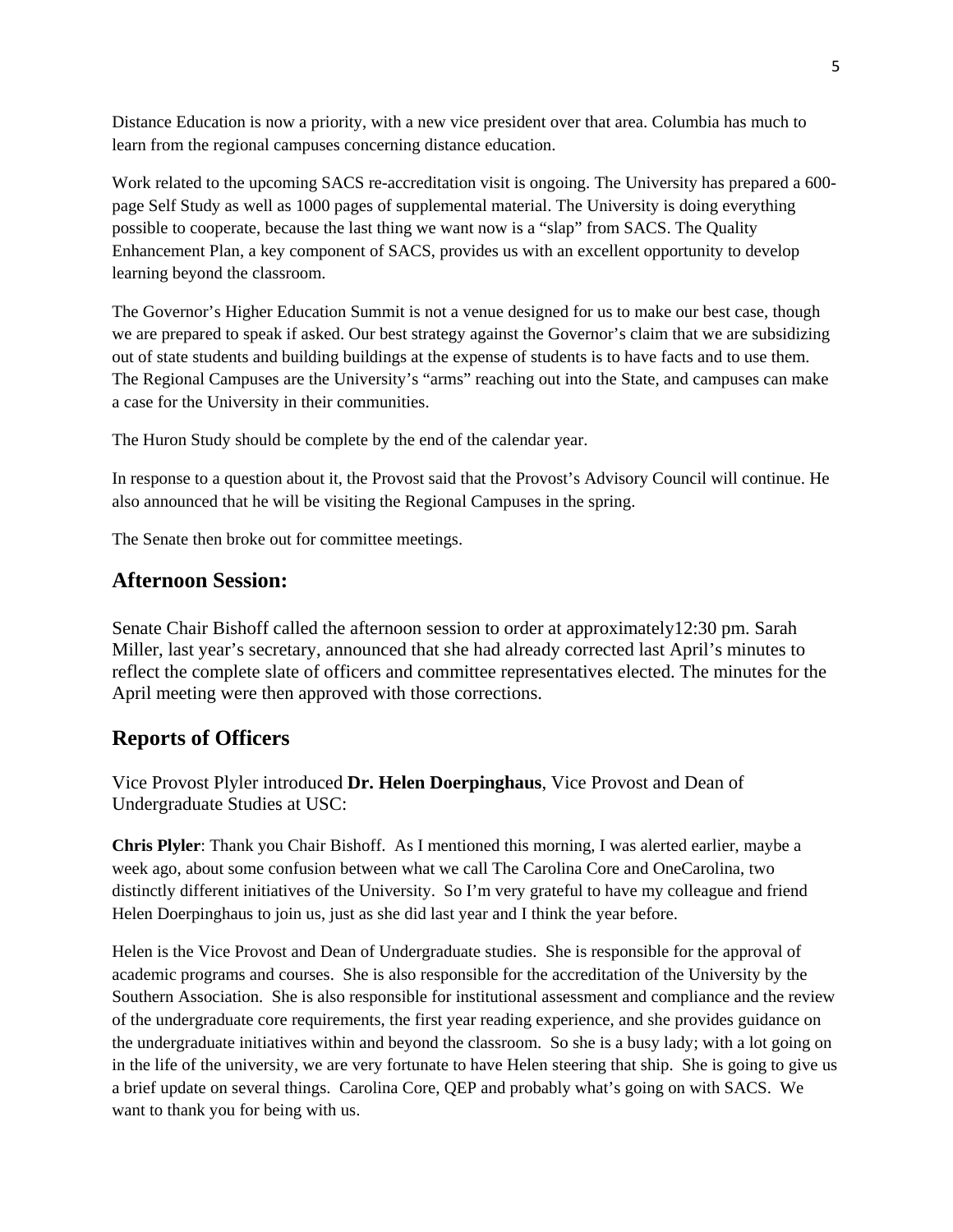**Dean Doerpinghaus:** I always enjoy the opportunity to come to see you all and it's great that each year I know more and more of you and feel like it builds the friendships across our campuses which is critically important.

Chris asked me to talk about a few things today. One was to give you a SACS update and the other was the Carolina Core or general education and the third was the Quality Enhancement Plan. I'll tell a little about those things and then take some questions. Because I know you've heard about all those things before, I don't want to repeat what you already know.

It's kind of a happy time when it comes SACS because we have turned in our written report and there is a sense of accomplishment. It was a very long, with about 5,000 links in it. So you can imagine that we will keep the reviewers busy for a couple of months reading about all of our campuses and what we are doing. The effort to get that done was huge, many of you participated, and I really want to thank you. I think we can feel pretty good about what we sent in. Most of the standards that we submitted we think are compliant. We know we'll run into some problems. We will hear about those in December and we will be able to write a focus report and address the criticism. Some of the criticism may come because we didn't communicate well. Sometimes you can just tell it again in a better way. Some of things we might be cited for we can't fix because we haven't done them yet. But overall, I think we can feel pretty good about what we sent in. We'll do the focus report in January-February. The on-site review is March 28 to April 1. And we don't yet know where the reviewers want to go or who they'll want to talk with. I'm sure you all are interested if the reviewers will want to go to your campuses and I just plain don't know. But they could. After they come here on site they'll write their final report and then we'll know in the summer where they find us short and then they'll announce in December of 2011 in a National meeting how we fared.

When I moved into administration three years ago, they told me I'd be working on SACS, and I felt terrible about it. It's just not something a normal healthy person would aspire to and I remember hearing about an administrator whose small college passed SACS and he wept in front of the entire faculty. I have come to see some things that accreditation brings, and in the past five years we've made real progress. People all know what their mission statement is now and they are beginning to think about how that ties into what we do. We have an online Bulletin and we have fewer errors than we used to. In other words we have a better chance that the department, the college, and the Bulletin are all telling the student the same thing. That's a step in the right direction. We've introduced assessment and I would be a fool if I thought that faculty would applaud that, but the truth of the matter is I think it's good that we are having discussions about what is being learned and how can we tell if they are getting it. We also have to have a vision for distance education. This is a activity that has been very [uncoordinated]; everybody has done their own thing and SACS says that we have to talk to each other. If you're going to use distance education, you've going to have to provide support for students who want to know how to use the technology. And you have to teach faculty how to teach distance education classes. That's a good thing. We have an academic programs office so if you want to start a new major or terminate a program, there is website you can go to. You don't have to know which lady it is that handles that and hope she hasn't changed. It's a systemic approach that I hope has improved communication between Columbia and the regional campuses and we are able to see that we're all in this mission together. We need to listen and talk with one another. So that's the SACS compliance update.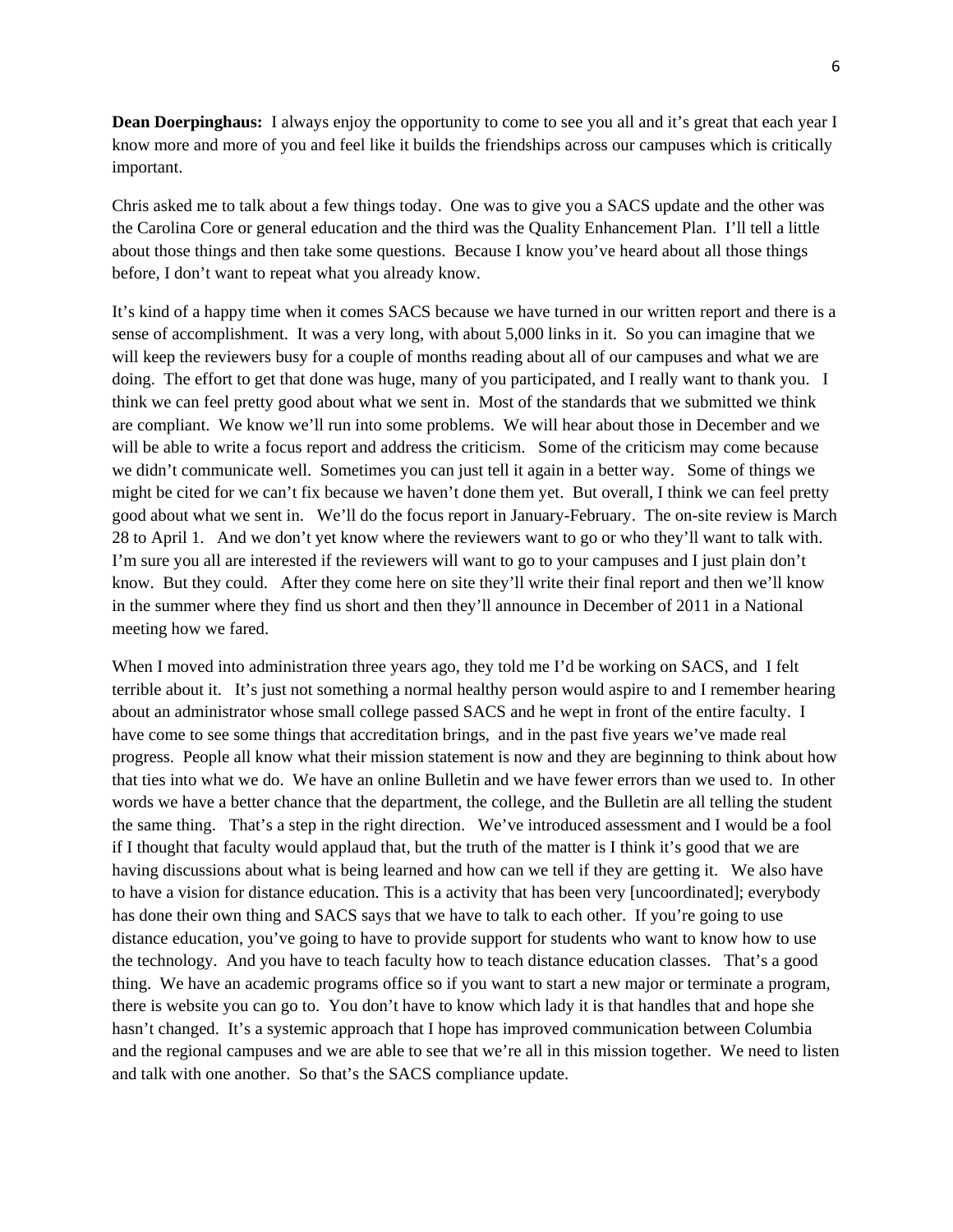The other part of SACS is that SACS requires us to have a new significant investment in student learning and so a year ago the Provost put out a call for proposals. More than 20 were received and four were selected. A QEP committee has been working to blend those. A tremendous progress has been made on that and Bruce has been very active with that. It's going to be a project that focuses on students taking what they do in traditional settings, classrooms, laboratories, studios and intentionally chose the things beyond the classroom, internships or service learning, a leadership opportunity or research opportunity and making connections between what happens between the class time and what happens in the rest of our lives. I believe what that this new initiative will be called USC Connect. It's about what connects and the committee will be sharing about what that means for our campuses. There is going to be a forum on the QEP on October 5<sup>th</sup> from 11 til 1 here in Columbia. If it's not convenient to attend we will have an audio on the QEP website so you can hear the forum. We also have a place for online comments. You can go to the QEP website and read what's going to be discussed at the forum and respond right there.

The third thing I wanted to briefly talk about is the Carolina Core. And that's the name for our general education requirement. We've been working on revising the general education curriculum for five years. On average it takes eight or nine in a major university, so we're really right on schedule. We, as a university, have agreed on [concerning student] learning? The faculty senate voted on those in April of 2009 and we just had a forum on distribution requirements. If you'd like to see those distributional requirements and make comments online, you can go to sc.edu and you can hear other forums and make comments, or read minutes of the meetings. You can learn that you want to I think about this revision process. Mary Hjelm and Terri Smith have both been very active with that group.

What does the core look like? Well, I'll tell what has not changed. We're still designing a core that can be done in as little as 31 hours. The core competencies that remain the same are written communication, analytical reasoning and problem solving, scientific literacy, social sciences, and foreign language. And we expect that most of the courses that meet these general education requirements now will continue to. However all courses will have to be codified. In other words, we will look at the learning outcomes that the faculty voted on in 2009, and we'll look at the syllabus and see that those learning outcomes are covered.

Now if the professor wants to cover other learning outcomes, that's great. If you go to the website you'll see that each core competency, there is an appendix or contextual statement that fills in what we mean by effective communication. And you will see that there are two or three learning outcomes that need to be covered in a class such as English 101 that serves that need. If the professor wants to have their own particular interest reflected there, great. They would add an additional learning outcome and reflect that. So we want to make sure that students are getting the minimum of what's needed and we also want to honor the faculty's ability to add expertise to the classroom.

Some things have changed. To have a truly common core, the problem we have right now is that if a graduate's an English major and has a friend who is an engineer they are probably taking different general education because the College of Arts and Sciences and the College of Engineering require different courses to meet the gen ed requirements. So changing majors can be very burdensome. Some students may have to actually have to redo gen ed. We don't want that to be the case anymore. So we need classes that are approved for core competency. Any college has to accept that.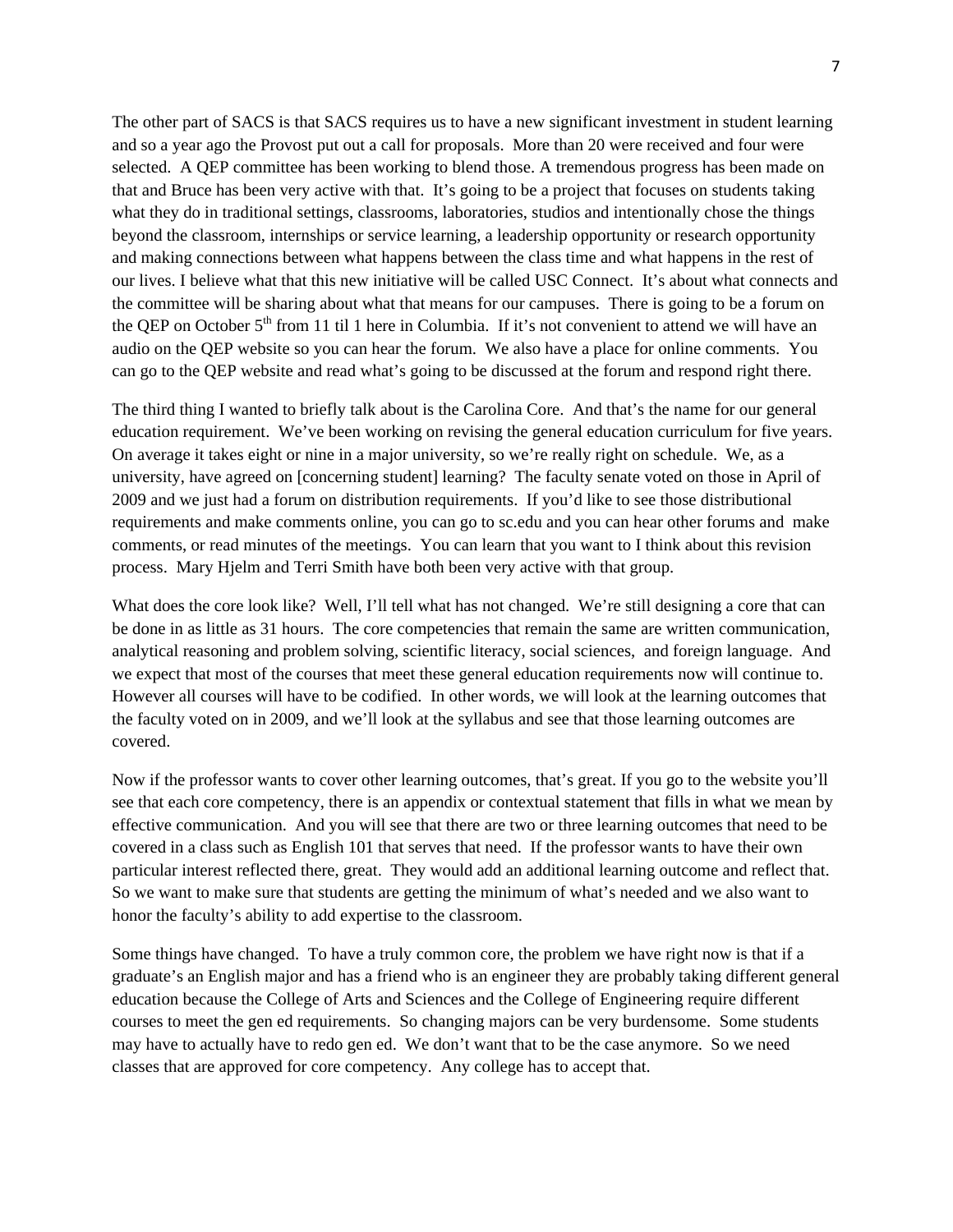Another thing that has changed is we have three additional requirements. Part of the communication requirements could include speech. We've added an information literacy requirement and we've added a values/ethics requirement. Now most of you are thinking how could she have said you can still get your gen ed in 31 hours if you've added these three things. We've also introduced overlay courses so that a class that teaches that core competency from that list of a moment ago with problem solving or history could also do one of these three new add-ons. A philosophy course might also have a speech component. So a student could take three hours but meet two outcomes. Or an English course might have an information literacy component. And so the student meets two competencies with three hours.

We're encouraging the faculty to think about developing overlay courses. Obviously we need a lot of them because they are going to be popular and we are going to provide as much support as we can to help faculty develop those overlay courses: guidelines about what to consider, conversations to answer questions, whatever we can do to be supportive.

The last difference that we have with the new core is we have a new course and that's a course in the program or major that somehow threads through the Carolina core outcomes. We're not making a capstone course in the major. We're really inviting every major to think what they can use, what they have to meet this integrative requirement. I was told by the Dean here in Arts and Sciences that with the biology major she can't have a capstone course and I believe her; especially given resource constraints. But what biology can do is look at the courses that their majors take and identify a course in the junior or senior year when they might reinforce some of the Carolina core outcomes that we think are so critical for a student to be successful. A biology course might overlap with speech or with information literacy, with analytical reasoning or with values, ethics and social responsibility. We're not going to mandate how much threading goes through that integrative course. We really support the creativity of the professor in designing those.

So those are some of the high points of how [the general education curriculum will change.]

I would be happy to answer any specific questions or hearing any reflections you might have about some of these issues.

**Bruce Nims (Lancaster):** You might mention where the QEP website is located.

**Dean Doerpinghaus**: It is at sc.edu.provost/qep. Thank you, that's right.

Other comments, questions? I think one concern that we get from faculty, and I should say that I identify as a faculty member, if you identify me as that. I know when I was a faculty member, I didn't identify administrators as faculty, but I really do feel like a faculty member. We are concerned about academic freedom in the classroom, how the move toward assessment [will affect that freedom]. I'm sure when you're teaching on a regional campus and you're trying to interface with what's happening in Columbia, that can exacerbate that issue. We're sensitive to that. We have regional faculty on our committees, the distributional requirements we hope faculty senate will vote on in November the Carolina core. It specifically states that for any core course to be approved, that means to be recertified if it is existing or approved if it's new, there is a statement on the form that says have the regional campuses been involved in this? Do they know that's going on? That has to be checked off. And it's a step in the right direction.

Any questions? Roberto?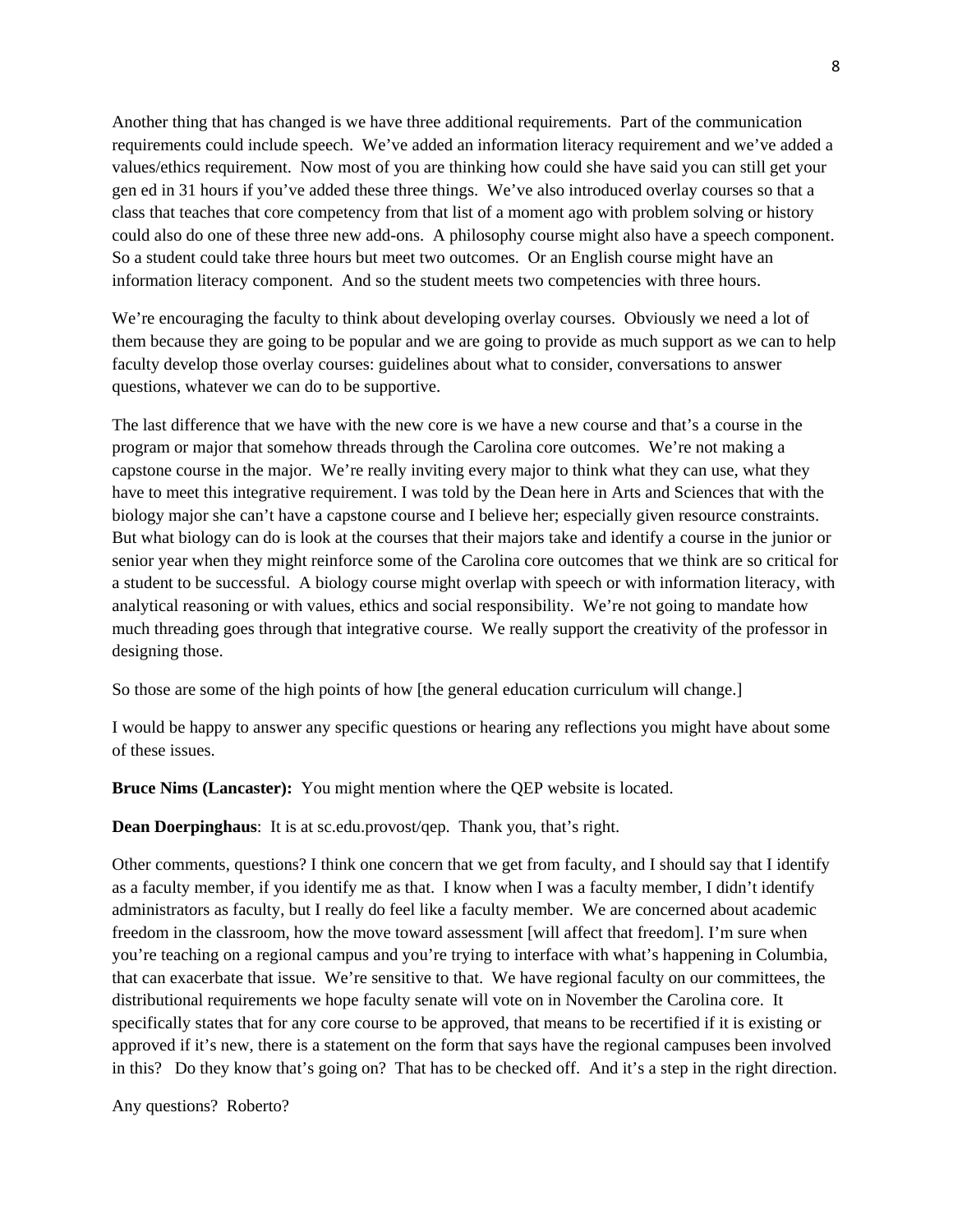**Roberto Refinetti (Salkehatchie):** I know the QEP is not fully realized but it's a component for the experiential learning for the student, right? Are there going to be more opportunities for internship, that type of thing?

**Dean Doerpinghaus**: Well I guess resource constraints are the first thing I'd like to bring up. We're not going to require, we're not going to mandate that students have to do. We're hoping to do is use websites, use technologies that students can see what the range of opportunities are. That's one of the first shortcomings that we have found in Columbia and maybe you have experienced that on your campuses. Great stuff happens and nobody knows about it. Sometimes faculty members don't even know what other faculty members are doing. They have common interests and they don't know it. So the thing to identify is what is going on on your campus that enriches learning. It could be a variety of things. [We need to]to make that well known, to offer students a chance to reflect on that experience as experiential learning and how that helps with their class. Blackboard offers the opportunity to do e-portfolios. It the student wants to do a USC Connect portfolio, they have the tools to do that. We're not going to mandate. We don't have the staffing to monitor that. We can't certify that they have or haven't done something. There's a program that wants to require, for instance, education. Students are required to go to the schools and teach. That's a great beyond the classroom learning experience. Education requires reflection, requires that connections be made. That's a big group of students that's being taken care of right there.

Does that answer your question?

Yes.

**(Name not clear) from Salkehatchie**. You mentioned about courses being recertified or, do you envision courses to be dropped?

**Dean Doerpinghaus**: We don't envision that. We envision faculty making changes to courses, not so much that we mandate it, but this year we had a subcommittee that was studying scientific literacy, and we collected lots and lots of syllabi and then they would talk to the profs and the profs would say that we teach scientific method and it was nowhere on the syllabus. So that's what I mean about it.

**(Name not given):** Will there be a running list of what courses are certified, so we don't have to reinvent the wheel? If the course gets recertified on our campus can we offer that course?

**Dean Doerpinghaus**: That's a great question.

This process is really huge and so we're learning as we go. And my quick response would be yes the course will have to be constantly updated and recertified. And I think we'll also have to have a grace window. That's the legal term for it. But this is going to be launched in 2012 and what if all the courses aren't up and running by then?

Well I think the incoming class will have to grandfather them in and if English 101 was certified before and it hasn't been certified yet, then we honor that until we get to it. But we are also honestly positioning ourselves so we will be able to look at a lot of courses.

**Sally Boyd (Extended University):** Members of the Carolina Core or members of the Carolina core committee will be managing the recertification process?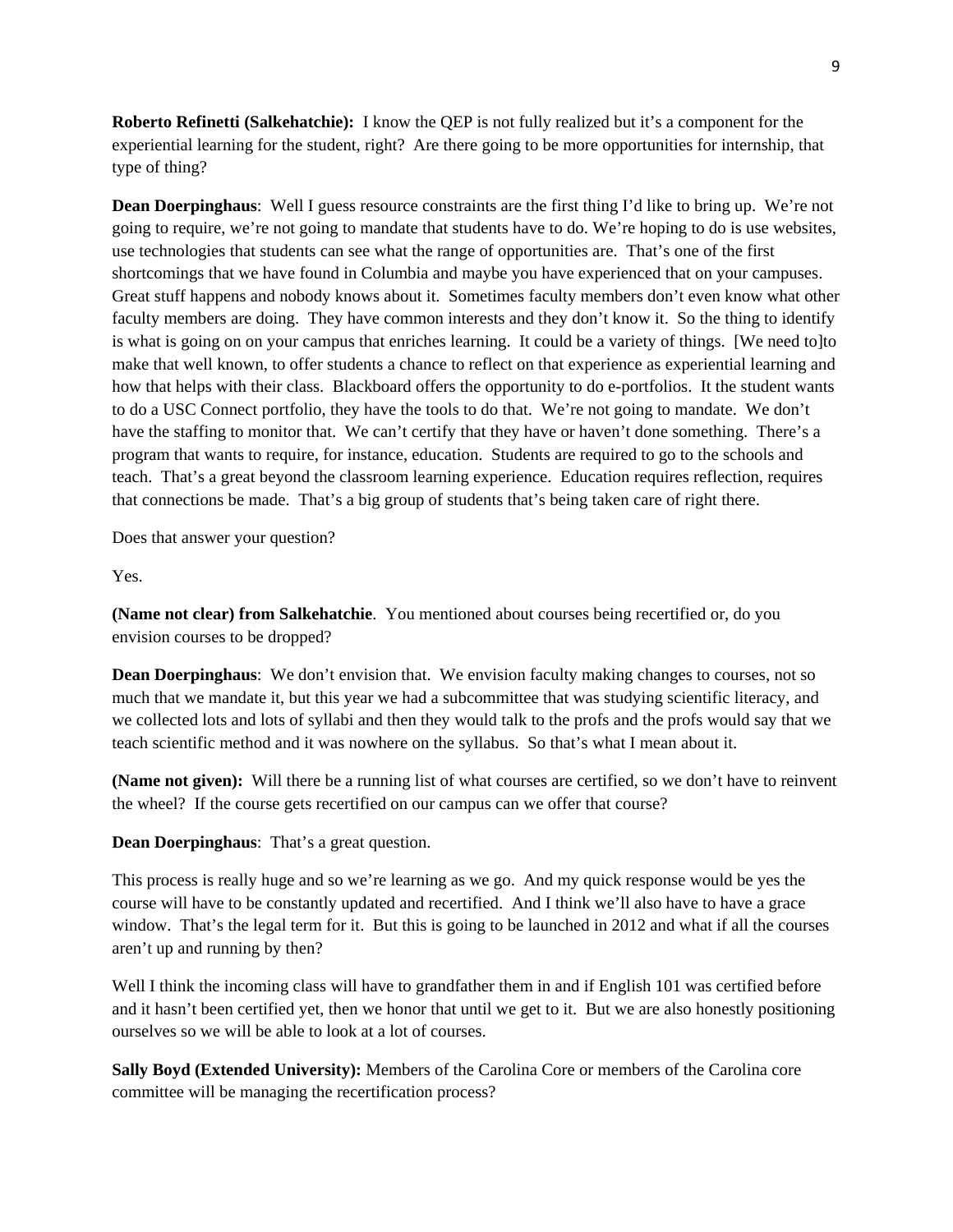**Dean Doerpinghaus:** Well, we've gotten bigger. We will be responsive and the good news is we will have a Carolina Core committee and so if things we're proposing don't work out we may have to suffer for a year or two. But there is a committee that will be looking at how this works and we can make changes.

To go into a little bit of detail on the way we envision recertification, we have nine learning outcomes and so we anticipate nine small committees of four people each, headed by a faculty member whose expertise is that area. You have an English prof heading that up. You'd have another person from another department and a person probably from a professional school also in that group. And they would sort of be our experts about that particular learning outcome. So as we go through the recertification process, they would be the first to look at the English 101 syllabus. And to check things out, see if it looked, go back and forth with the submitter and then give it to the Carolina core and say this does what we need it to do, meets the outcomes, has the syllabus components.

That group will also head up assessment after the first year goes by. We'll do sampling, to see what our students are doing with their learning outcomes. It will be done anonymously. We won't know which sections, which profs. But you know we might find out that one of the outcomes was writes well with an ink pen. And we notice that they're not writing that well with an ink pen. And so then we would go back to the chair of the English department and say you know you need to do something because they're not write that well with an ink pen. And then get the English faculty involved. So that will be very important in looking at the syllabi and looking at assessment.

**Sally Boyd:** I'm not sure who this is. So the proposal will be by individual members or by ?

**Dean Doerpinghaus**: They will be initiated the same way that all new courses are initiated. Yes, that's one of the things that I am most proud of that no one else would care about. In the last two years in a really strong academic programs office worked with Chris Bennigan, office website and click on academic programs. The forms are right there. How do you submit for a new course and as Sally said, a faculty member can look at what all is needed and talk to a department head and do it. Every college, campus, the four year campuses, all of these people are coming to these academic programming agencies. So we have a lot of experts now and the forms will be revised in the next couple of months so that you can use that same new course proposal form. But if you click on the core course, it will ask some other questions that will take you to the answer. So we're trying to streamline this. It's all online. So we're trying to make it easy. Does that answer your question, Sally?

**Bruce Nims (Lancaster):** You mention English 101. Will the English Department submit the course?

**Dean Doerpinghaus**: Great question. The department will submit the course, it will be approved and the department head will have to insure that every section has the minimum outcomes on it. We have to hold the colleges responsible for . . . Bruce?

**Bruce Nims:** Are you talking about the department head in Columbia or the associate dean on our campuses or the division chair of the department on our campuses? Who is the responsible person?

**Dean Doerpinghaus**: I don't know yet. That's the kind of thing we should talk about so we can set it up in a way that makes the most sense. And maybe Chris and I can lead a group to do that.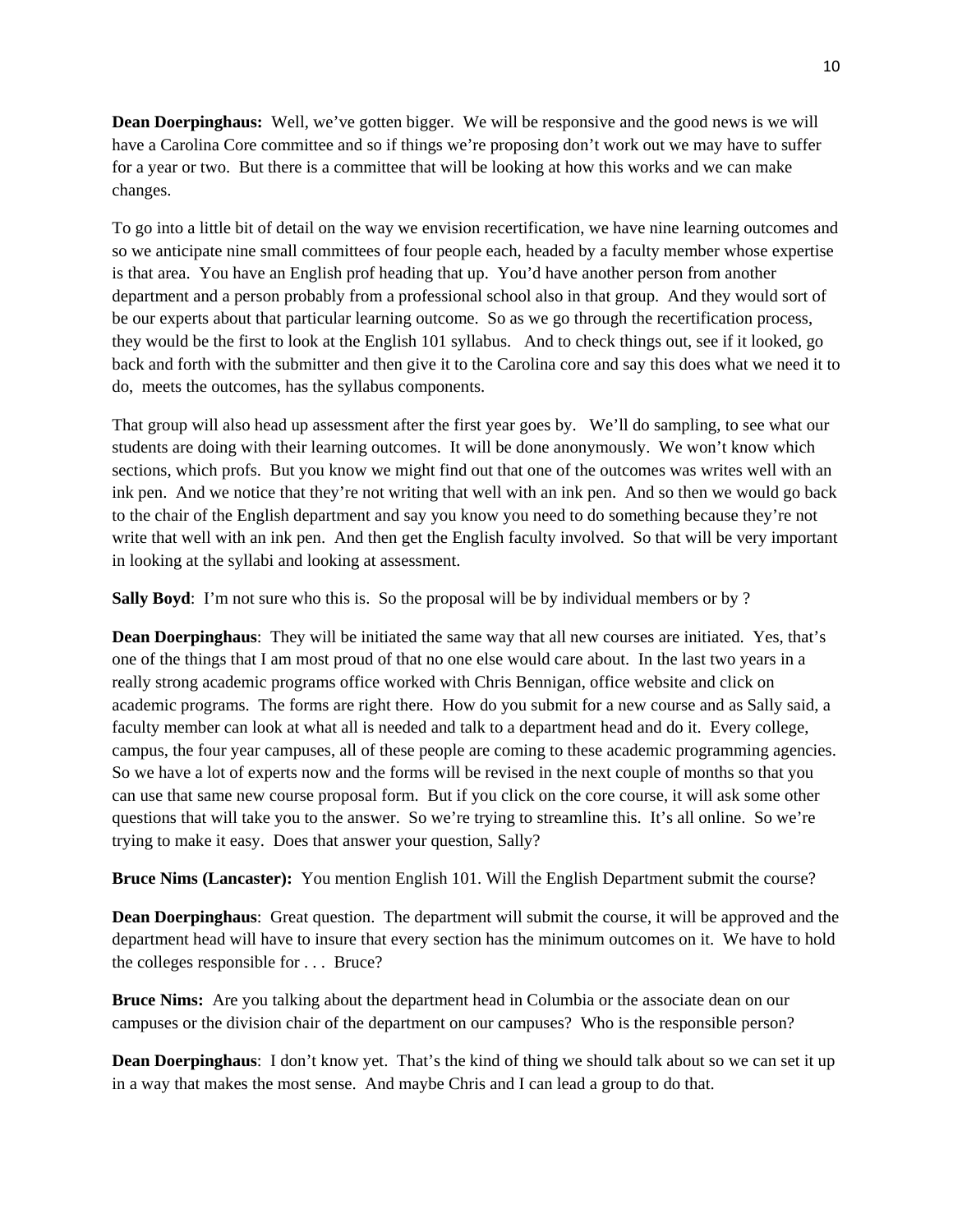**Bruce Nims**: I would submit to you that that is one area where you have the potential for conflict between the departments in Columbia campus and the regional campuses.

**Dean Doerpinghaus**: I know. That's why we're working to really have that check off on the form: Has everybody been in on this conversation? It may not be enough but we should meet about that this fall. We need to talk about that. It's really important.

**Lisa Hammond (Lancaster):** We have some anxiety about this problem because we have had problems in past where people were not communicating well. In my own department that has happened twice in the last few years. So that does not mean that ? the faculty needs to be part of this process but a check point on the form that says is everybody involved with the conversation, that Columbia was told what we were going to do. It's really critical that communication goes both ways and I do know that there are issues in Columbia faculty. But there are a lot of us out here teaching English 101 and we don't want to have our courses dictated to us on a process that we haven't thought of.

**Dean Doerpinghaus:** I think you and Bruce are both suggesting maybe we need to have some meetings about how we could structure this. So that, you know my concern is that all of our students on all of our campuses have minimum learning outcomes. So to me it seems that we can do that. I very much appreciate what you're saying and this is a great opportunity for us to set this up right. If we set this up right, it can reinforce good communication. And that's what we want to do. And I know that the Provost is very committed to better communication with campuses.

Other comments? I always take too much time, Chris; I'm sorry. I love to come to this and it's not hard to find Doerpinghaus on the website. So write me if you like.

**Chris Plyler**: Thanks for being with us. That concludes my report. I beg forgiveness for having to leave a little early but I'll be with you next time when we will be meeting in Union. And Mr. Chairman. Thank you.

# **Reports from Regional Campus Deans (submitted electronically):**

## **Dean John Catalano, USC Lancaster**:

**Students**: Spring Enrollment final numbers were up by 9.44% over spring 2009. Summer enrollment was up by nearly 30%. Fall enrollment is up by 5.33% (latest kudzu numbers subject to change). Women's softball has been added this Fall Semester. We are exploring the addition of food service on campus, in response to student demand. The Scholarship luncheon this year will be held on Tuesday, November 23. President Pastides will be our featured guest.

**Faculty**: This year we have hired five faculty members in new positions (2 English, political science, math, and art). We anticipate five new faculty hires next year (Tenure track hires in American History, Mathematics, and Sociology; instructor hires in Criminal Justice and Chemistry). Currently, there is \$35,000 designated for the USCL faculty research and productive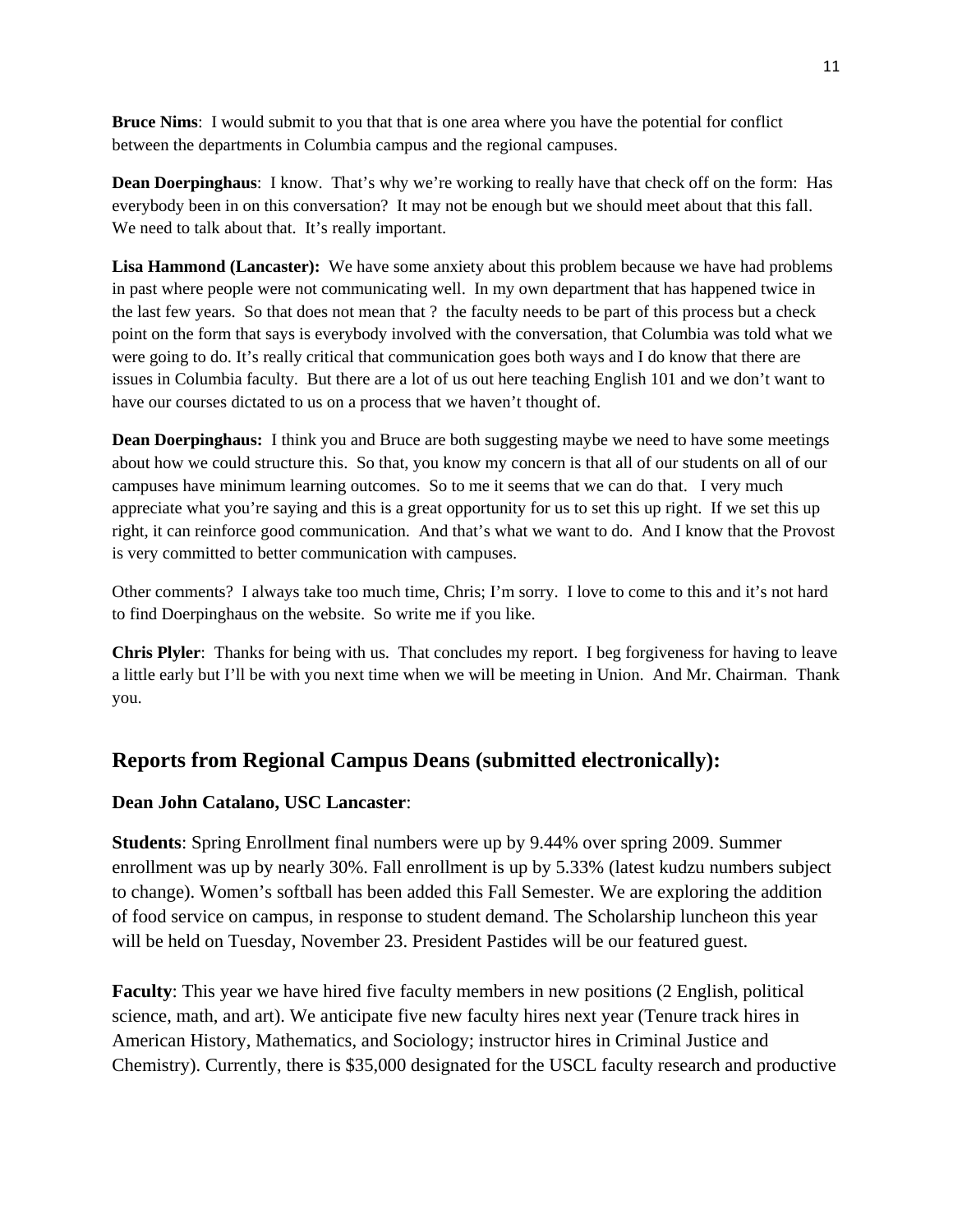scholarship grants, awarded by a faculty committee headed by Dr. Riner. Faculty travel should be funded at about the same level as last year.

**Facilities**: The USC BOT B&G Committee has approved the first phase of design for a new \$8 million classroom building on campus. The building will be funded by private pledges and gifts as well as an increase in Lancaster County millage. The targeted opening date is fall 2013. Work in Bradley is ongoing. Carpeting is being replaced and general painting is progressing. The student center was painted this summer. Hubbard renovations are on hold until summer 2011, mainly due to asbestos remediation that will be done over the Christmas holidays. The picnic shelter project is complete and the pond reclamation project is going forward. The new sign at the entry to campus is finished and will be added to with fencing as money is available. The new soccer field will finally be built during the Fall Semester.

**50th**: The anniversary fundraising efforts spearheaded by Stan Johnson are doing well with approximately \$3.1 million raised (nearly \$2.7 million raised on the new classroom project alone). The Lancaster County Council has unanimously approved a resolution to increase millage from 3.4 to 4.4 in support of the new classroom building.

**Financial**: USCL has and will continue to operate efficiently. Last year (2009-10 is the last completed fiscal year) the total amount of A fund revenue from county support, other revenue, tuition and fees, stimulus, and the state appropriation equaled \$8,878,165 (or \$8221 per full time student). In 2000-1, almost ten years ago, total A fund revenue was \$4,536,461 (or \$8382 per full time student). During the decade, USCL has expanded and improved facilities, doubled the faculty and the student body, added athletics, modernized technology, and we are doing it with less expenditures per student than a decade ago. Despite abysmal state appropriations, the campus added to last year's \$189K carry-forward and ended the fiscal year with approximately \$429K in carry-forward funds. We have already experienced a \$406K cut in state appropriations from last year's budget (the same amount to the coming year's stimulus grant). The 6.5% tuition increase in this academic year will be less than the current state appropriation cut. As 2010-11 will be the last year of stimulus funding we need to have a healthy balance in anticipation of a lean 2111-12. Finally the \$1,528,760 state appropriation this year is equal to 26% of our mission resource requirement (MRR) as established by the SCCHE of \$5,892,034. This means that had the state fully funded USCL using the state's own formula, our appropriation should have been increased by \$4,363,274!

### **Dean Ann Carmichael, USC Salkehatchie:**

Fall enrollment figures as of today are showing Salkehatchie having a headcount of 1139 (a 22.08% increase over last fall), and an FTE of 763 (a 19.6% increase over last fall). This is a record enrollment for our institution.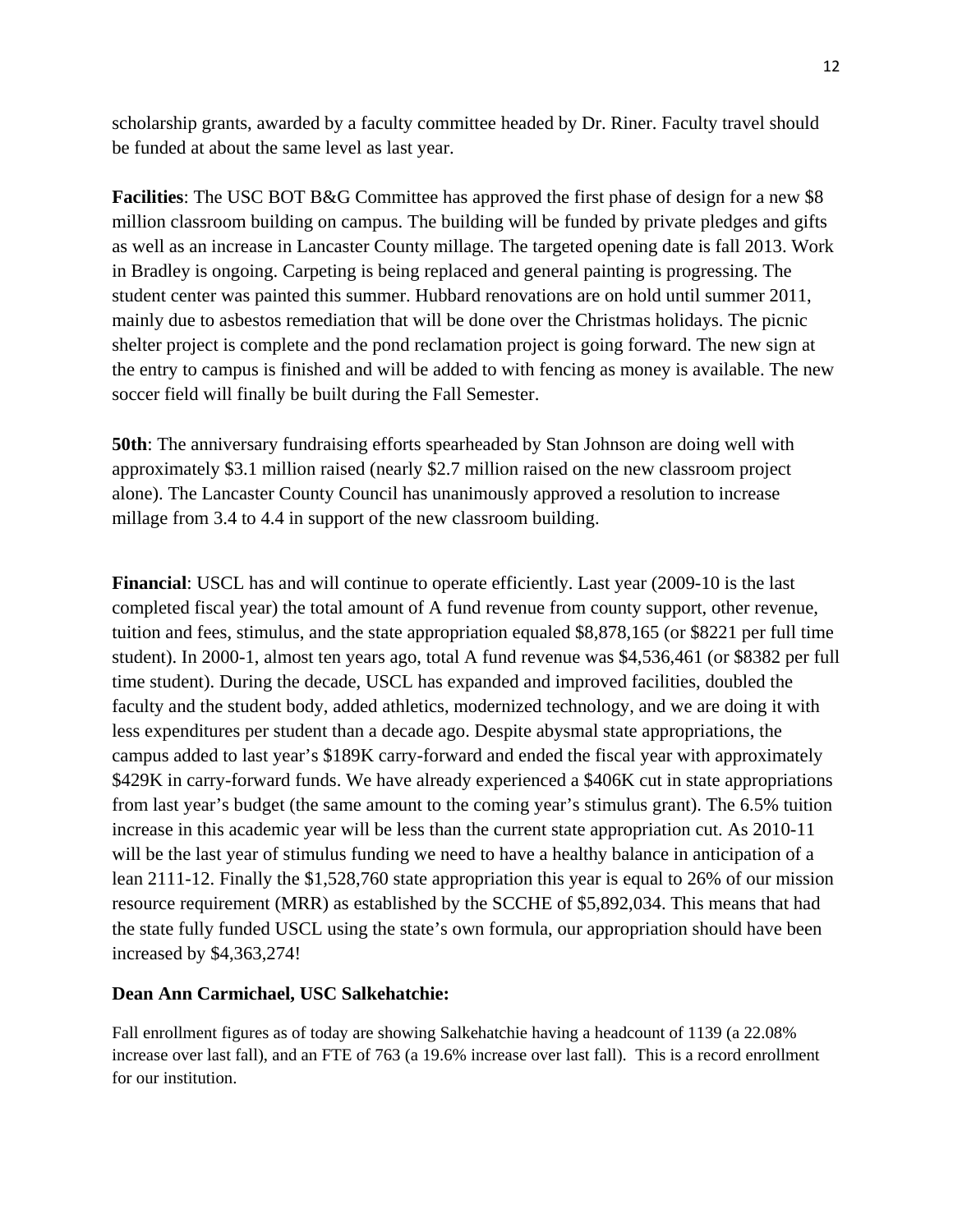The campus has welcomed five new faculty members and one new staff member to our campus this fall. Dr. Thomas Bragg, Assistant Professor of English, holds a PhD from the University of Florida; Dr. David Hatch, Assistant Professor of English, holds a PhD in Humanities from Florida State University; Dr. Rodney Steward, Assistant Professor of History, holds a PhD from Auburn University; Mr. John Eze, Instructor of Business, holds masters degrees from Virginia State University and central Michigan University; Ms. Tatjana Slawson has joined our staff as head women's softball coach. Coach Slawson was a former assistant coach at North Carolina A & T State in North Carolina. She earned her Master of Science in Criminal Justice from Charleston Southern University.

USC Columbia College of Nursing in partnership with USC Salkehatchie was notified of an \$832,250 award from Health Resources and Services Administration for a nursing workforce diversity grant, the monies to be awarded over a three-year period. The purpose of the grant is to encourage minorities to enter into the nursing profession and provide support services to disadvantaged students. This grant proposal was recognized by HRSA as an exemplary application for this type of program.

Savannah River Nuclear Solutions has made a generous pledge of \$90,000 over a three year period towards the Carolina Theatre project. The first installment of \$30,000 has already been received.

Dr. Sarah Miller, USC Salkehatchie assistant professor of history and Faculty Senate Vice Chair, has been chosen as a finalist for the 2010 Governor's Professor of the Year award. Congratulations, Dr. Miller! Interviews will conducted in October.

Dr. Rodney Steward, who recently joined the Salkehatchie faculty as Assistant Professor of History, has been notified that his manuscript, "David Schenck and the Contours of a Confederate Identity," has been accepted for book publication by University of Tennessee Press.

#### **Dean Les Carpenter, USC Sumter:**

Since my last report to the Regional Campuses Faculty Senate on April 9, 2010, the economic news from the state of South Carolina has continued to be grim, and there have been a number of notable events and activities at USC Sumter.

**Budget**: USC Sumter, and all public institutions of higher education in South Carolina, is managing a 21% cut to our state appropriation for FY 11. The 21% cut at USC Sumter translates into \$642,876 in cuts. that must be managed in our FY 11 budget. On May 10, 2010, we presented USC Sumter's FY 11 budget to President Pastides, to which he subsequently gave his approval. USC Sumter's Faculty Organization has been briefed on the FY 11 budget, with specific emphasis on programmatic cuts and other changes to campus activities. Indications for FY 12 continue to include additional cuts to state appropriations, so USC Sumter already has begun the process of determining how we would accommodate additional cuts in FY 12 and beyond.

**Human Resources**: As you already know, the General Assembly has not provide a pay raise for faculty or staff for the past two Fiscal Years. As previously announced, two tenure-track faculty positions were vacated at the end of the 2010 Spring Semester. Professor of English Ellen Arl retired, and Assistant Professor of Biology Jeff Steinmetz resigned to accept another position. Both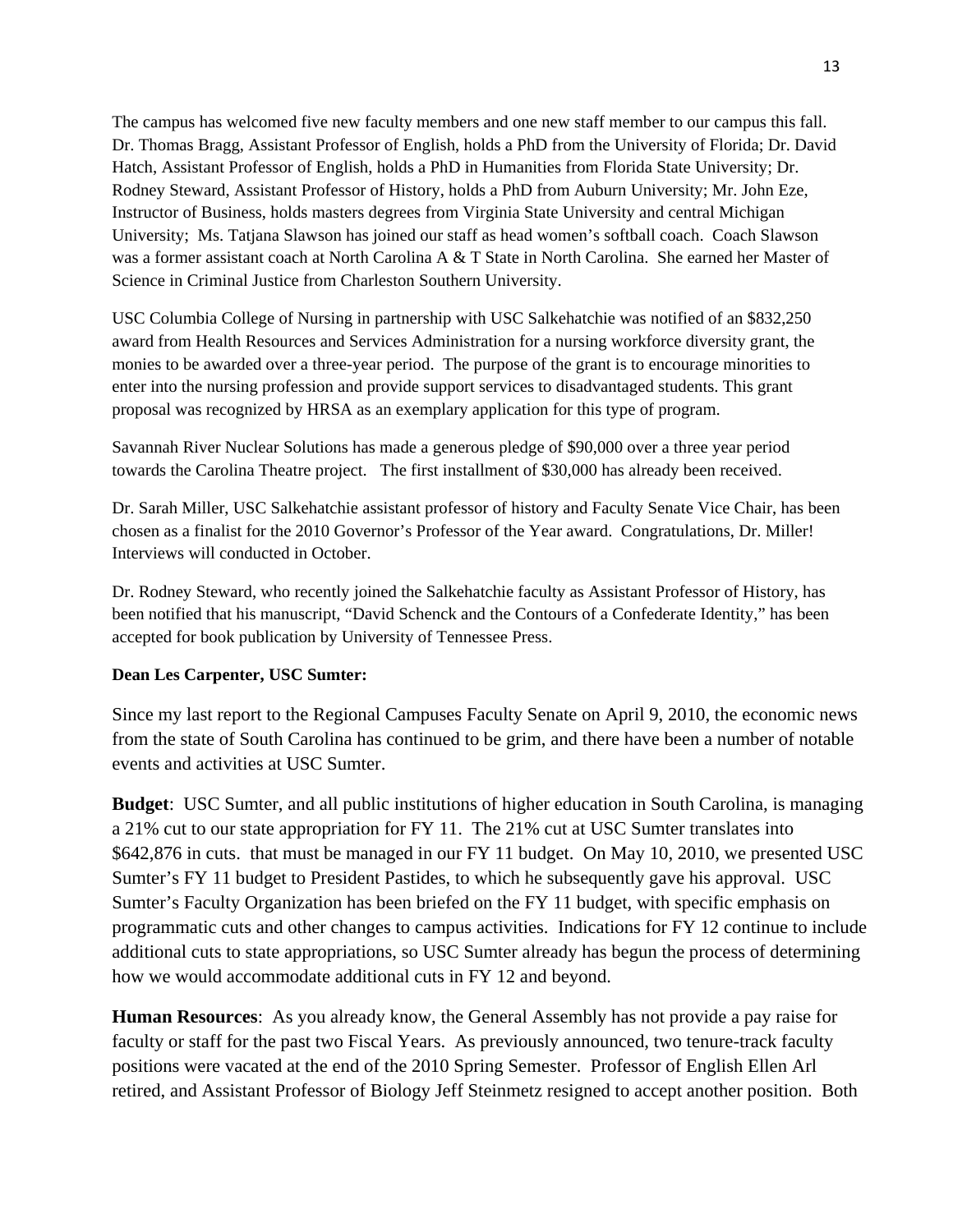positions have been filled as one-year term Instructor positions due to budgetary cuts. Three additional retirements have recently been announced, effective at the end of the 2011 Spring Semester. They are Professor of Sociology Richard Bell, who also serves as the Chair of the Division of Humanities, Social Sciences, and Education; Associate Professor of French and Spanish Bernard F. Fitzgerald; and Associate Professor of Management Christine Borycki. Two of these positions will be filled as one-year term Instructor positions due to budgetary cuts, and the third position is still being evaluated. Since the inception of the TERI program, 32 USC Sumter employees have opted into the program. Of those 32, 26 have already retired, two are scheduled to retire in FY 12, two in FY 14, and one in FY 15.

**Federal Stimulus Funds**: As previously reported, USC Sumter received \$575,463 in Federal Stimulus Funds for FY 10 (Year 1). To date, approximately \$410,154 of this amount has been spent, and the balance is obligated for approved projects that will soon be complete. For FY 11 (Year 2) USC Sumter received \$642,876 in Federal Stimulus Funds, which will be used for approximately 20 projects in a variety of areas to enhance campus-wide safety, security, handicap accessibility, and academic support. Both years include funding for approximately 32 temporary staff positions, which will be terminated, again, when the Federal Stimulus Funding ends on June 30, 2011.

**Student Enrollments**: Preliminary official enrollment figures for the 2010 Fall Semester indicate a 2.45% headcount enrollment decrease compared to last year, and a 1.38% FTE enrollment increase compared to last year. These modest headcount and FTE enrollment increases support USC Sumter's efforts to continue to grow our enrollment over the next several years.

**Student Activities**: Fire Ants teams in men's Soccer and women's Soccer are well along in their fall seasons, and both teams continue to eagerly anticipate the friendly but spirited rivalries with teams from other USC Regional Campuses. The planned addition of a third intercollegiate sport for men and women in the 2011 Fall Semester is progressing and an announcement regarding which sports will be made soon.

**Faculty Workload Adjustments**: Following the adoption of a Faculty Workload Adjustment Plan for USC Sumter, the 2008 Fall Semester marked the implementation of the first phase of this Plan for all junior tenure-track faculty, as well as selected senior tenured faculty identified as "productive scholars." The second phase of adjusted teaching loads for these two groups of faculty was originally scheduled to be implemented during the 2009-10 academic year, but instead has been delayed for at least two years due to budget cuts. In light of the anticipated continuing bad budget news for FY 12 mentioned above, it is possible that the second phase of this Plan could be delayed even further.

**Professional Travel**: At USC Sumter, during the current FY, another strategic decision was to protect professional travel funds as "mission critical" for faculty who are either presenting papers, serving on panels, or whose presence is expected as an elected officer in the professional association.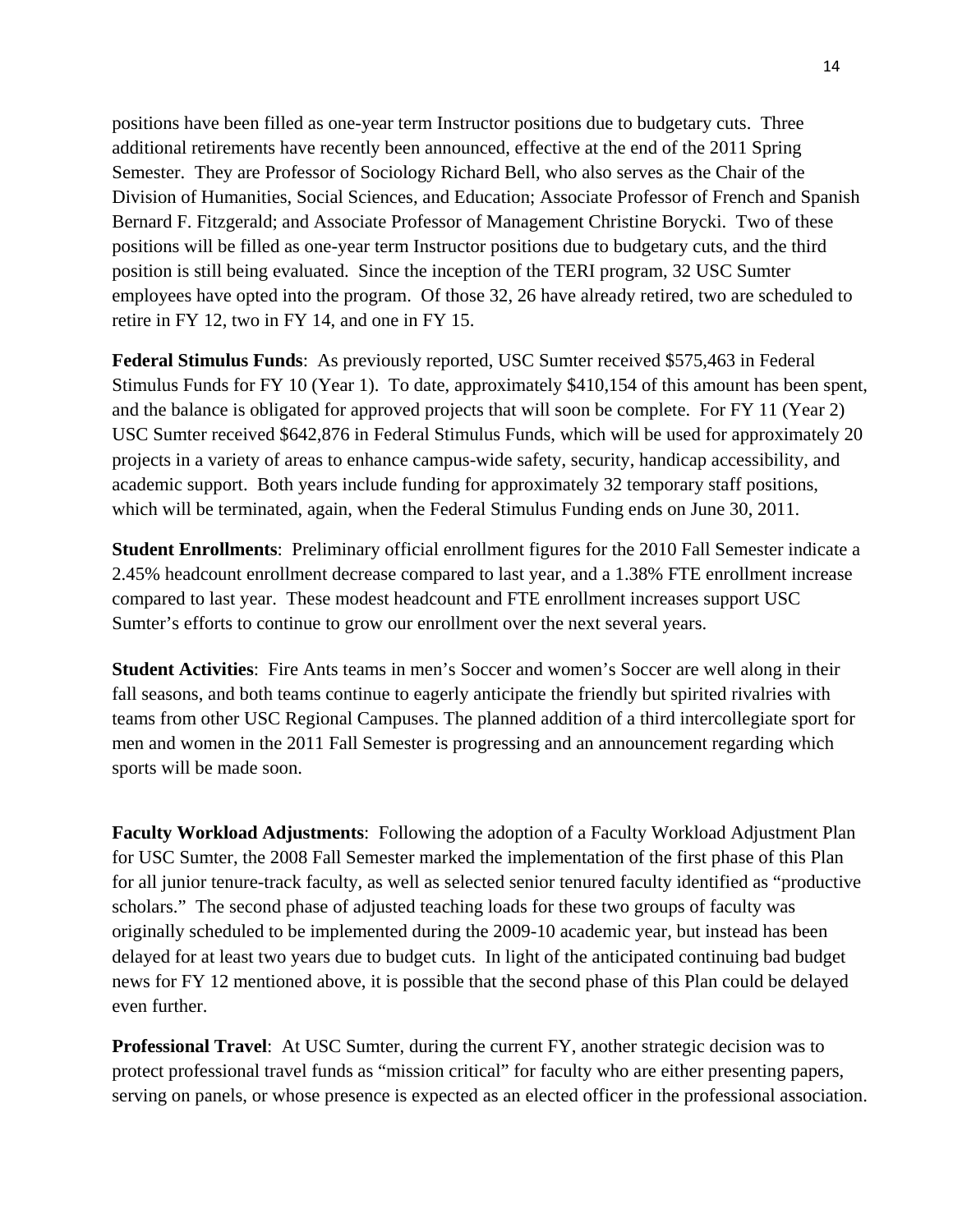All other professional faculty travel must be approved on a case-by-case basis against the "mission critical" standard. We will seek to continue to protect professional travel in the FY 12 budget, but in light of the anticipated continued bad budget news for FY 12 mentioned above, it is possible that all professional travel could be eliminated as part of the FY 12 budget cuts.

**Capital Improvements:** A new Instructional Laboratories Building continues to be the top priority for new buildings for USC Sumter, and currently is ranked #14 on the state-wide list of capital projects for higher education. 2010 is the tenth year since the General Assembly passed the last capital construction bond bill – the longest span without a capital bond bill in anyone's memory. In light of the extremely bad budget news for FY 11 mentioned above, and the anticipated continuing bad budget news for FY 12, it is very unlikely that a capital construction bond bill will be passed during the 2011 Session of the General Assembly.

# **Interim Dean Steve Lowe, USC Union:**

- I. Enrollment
	- A. USCU has another record enrollment for Fall 2010 (beating the Fall 2009 record)
	- B. 525 as of 9/17/10 (507 was the final number in Fall 2009)
- II. New Hires
	- A. Hélène Maire-Afeli, Instructor of Biology and Chemistry and Lab Manager
	- B. Jolie Fontenot, Assistant Professor of Speech Communication
	- C. Issaia Butler, Director of Opportunity Scholars Program (note: OSP's grant was renewed for four more years)
	- D. Lori Willis-Richards, Library Assistant
	- E. Kendra Owens, Academic Affairs
	- F. Linda Wendel, Financial Aid
- III. Master Plan
	- A. Master planning process is complete
	- B. Implementation will begin this fall with crosswalks and (hopefully) gates and new signage
	- C. A building on Main Street purchased by our Commission will be repurposed for a bookstore and student center
		- 1. Environmental and structural studies will be conducted this fall
- IV. Other happenings
	- A. Student Activities
		- 1. we open the Truluck Gym on Tuesday-Friday for student activities
		- 2. student clubs have been reactivated—the Literary Club is probably the most active, but other groups are growing
	- B. Safety and Security
		- 1. security cameras will be installed this month
		- 2. crosswalks (see above)
	- C. Founders House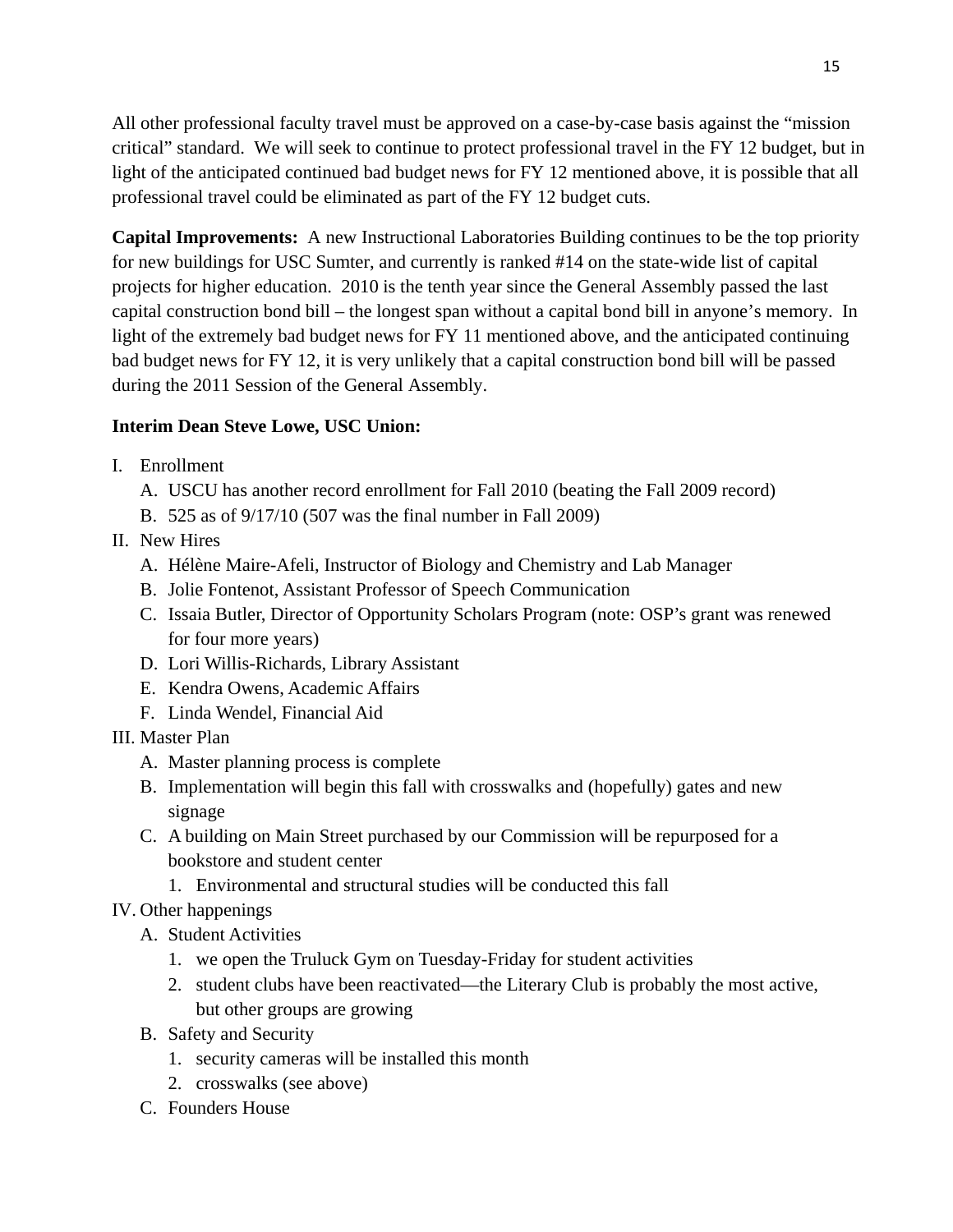- 1. Old Child Development Center has been refurbished as small classroom/office space and renamed
- 2. Revitalized Continuing Ed program will be housed here
- V. Senators for 2010-2011
	- A. Denise Shaw, Assistant Professor of English
	- B. Jolie Fontenot, Assistant Professor of Speech Communication
	- C. Randy Ivey, Instructor of English (not attending)
	- D. Avery Fouts, Assistant Professor of Philosophy and Religious Studies, Alternate

### **Dr. Sally Boyd, Assistant Vice Provost for Extended University:**

Extended University is pleased to welcome two new tenure-track faculty members this fall. Dr. Jessica Sheffield, who holds a doctorate from Penn State, is an assistant professor of speech. Dr. Julia Elliott, a USC Columbia Honors College graduate with a doctorate from the University of Georgia, is an assistant professor of English and women's and gender studies.

Palmetto Programs continues to grow at a rate faster than anticipated, Last January 200 students were enrolled in BLS and BOL combined. This past July the number was up to 300,and it's currently 349. BLS is now three years old, and BOL has been available for one year. The current enrollment is approximately three-quarters BLS and one-quarter BOL. Forty-three BLS and one BOL degrees have been awarded, and 29 BLS students are scheduled to graduate in December. This semester 18 Palmetto classes are running, with an average enrollment of 26. Twenty sections are scheduled for next spring, and by fall 2011 each site will have two Palmetto classrooms, allowing for needed expansion of course offerings. Additionally, a search is underway for a second tenure-track or tenured position to teach the three required courses: South Carolina Studies, the internship, and the capstone writing course. Candidates should have a doctorate in a humanities discipline plus experience teaching with technology and teaching writing. Regional campuses faculty who have interest and appropriate experience are encouraged to apply.

The Office of the Provost is sponsoring a two-day seminar on career opportunities in biomedical sciences on October 28 and 29. The featured speaker is Dr. Clifford Houston, associate vice president for educational outreach and a distinguished endowed professor in microbiology at the University of Texas Medical Branch. Dr, Houston has a reputation as a dynamic and inspiring speaker who focuses on enhancing the interest of young students in mathematics and science, particularly women and underrepresented minorities. The seminar includes a session devoted particularly to faculty and academic administrators, and another geared toward admissions staff, advisors, and undergraduate students. You are encouraged to support participation of both faculty and students on your campus. Both your dean and your academic dean have specific information and details.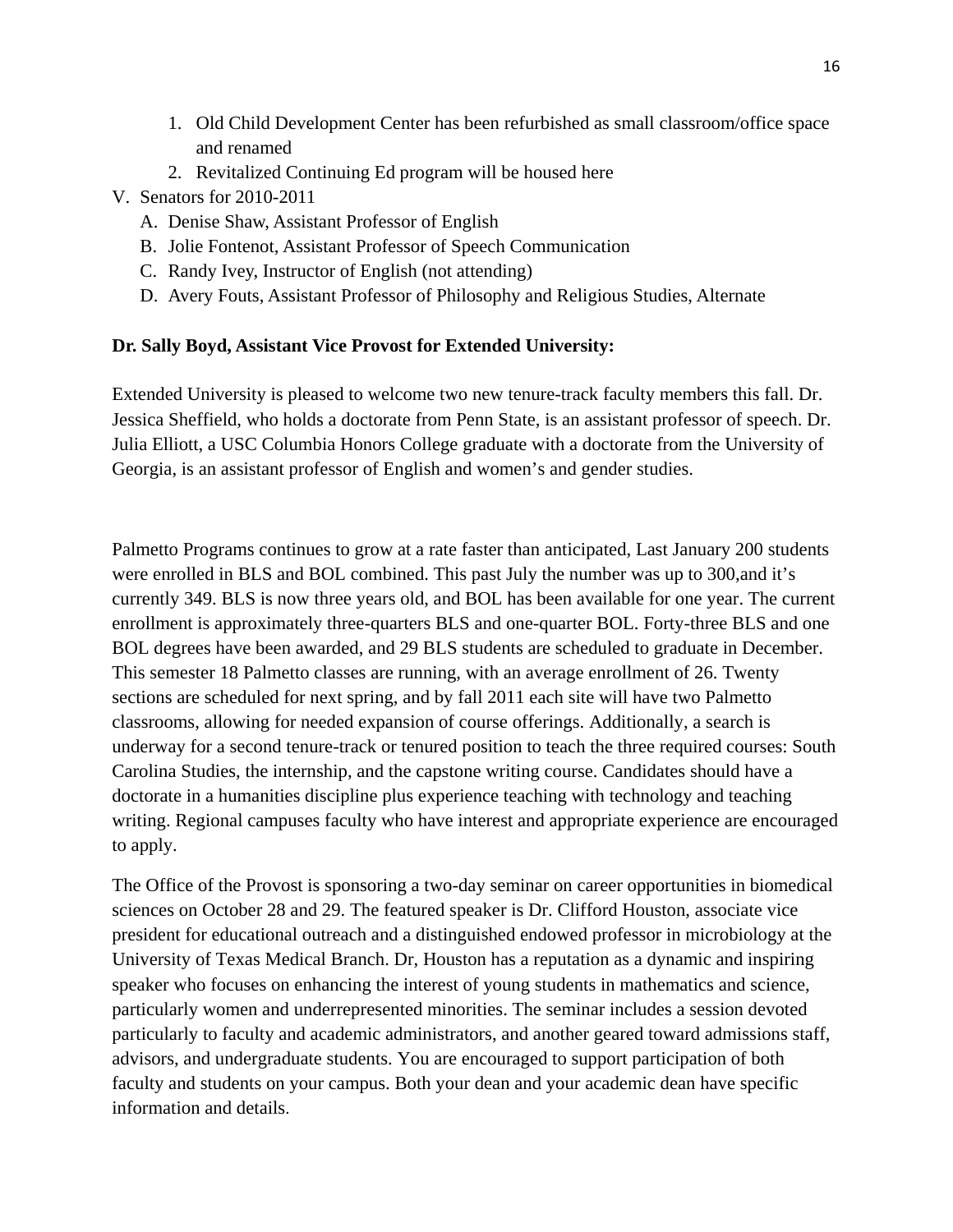# **Reports of Standing Committees**

#### **Rights and Responsibilities; Lisa Hammond, Chair, reporting:**

Rights and Responsibilities reviewed an extensive list of potential charges. We thought that they all seemed important. I doubt we can get to all of them so we decided to prioritize. We're going to start by looking at several revisions to the regional campus faculty manual, that came up in the last year but wasn't able to get to.

There's a good deal that needs to be done. The language for example, reflecting family-friendly policies is not included in our manual. Tenure extension is missing, that kind of thing. These need to be reviewed and included and couple of little glitches in the policies and procedure, although we've made a lot of progress with the manual. We are also going to look for what I hope will be the last time at the questions of librarians being hired as staff or faculty. We will be appointing an ad hoc committee and report back to rights and responsibilities on the possibility of developing a clinical tenure track. So we are going to ask a couple of faculty members from nursing and psychology to meet with some members of the committee to look into the feasibility or this option. If any of you have an interest in that topic and some expertise in those fields, we would really welcome your contributions and I would ask that you would get your name to me so that I can put you in charge of the subcommittee.

#### **System Affairs; Eran Kilpatrick, Chair, reporting:**

Good afternoon. System affairs had an opportunity to continue working on the evaluations that we started last year. We made quite a bit of progress discussing some of the dates of that evaluation, in addition to some of the specifics regarding confidentiality of individuals requesting some of the teaching evaluations. So we are continuing to work on that document. As a matter of fact, those corrections that we talked about today and changes will be added to the document that's already posted on the Regional Campus Faculty Senate website under Motions. So these changes will be added and a new version of the document will appear for all of the Regional Campus Faculty Senate to review. So take advantage of that opportunity and I'll expect feedback from any of the senators when we meet for our next meeting in November. This will go to working towards bringing out this motion for a vote.

In addition to our continuing work on the teaching evaluations, we've also accepted two other tasks. The first of those will be a way to evaluate instructors on some of the regional campuses without considering the component of scholarship. So in some regional campuses instructors are evaluated based on service. But it's not the same across all regional campuses. Salkehatchie is an example of that. At least we will find a way where instructors can be evaluated without that component of scholarship if they decide to do that. The third task deals primarily with the reinstatement of development English and math courses, for example Math 99 and English 100.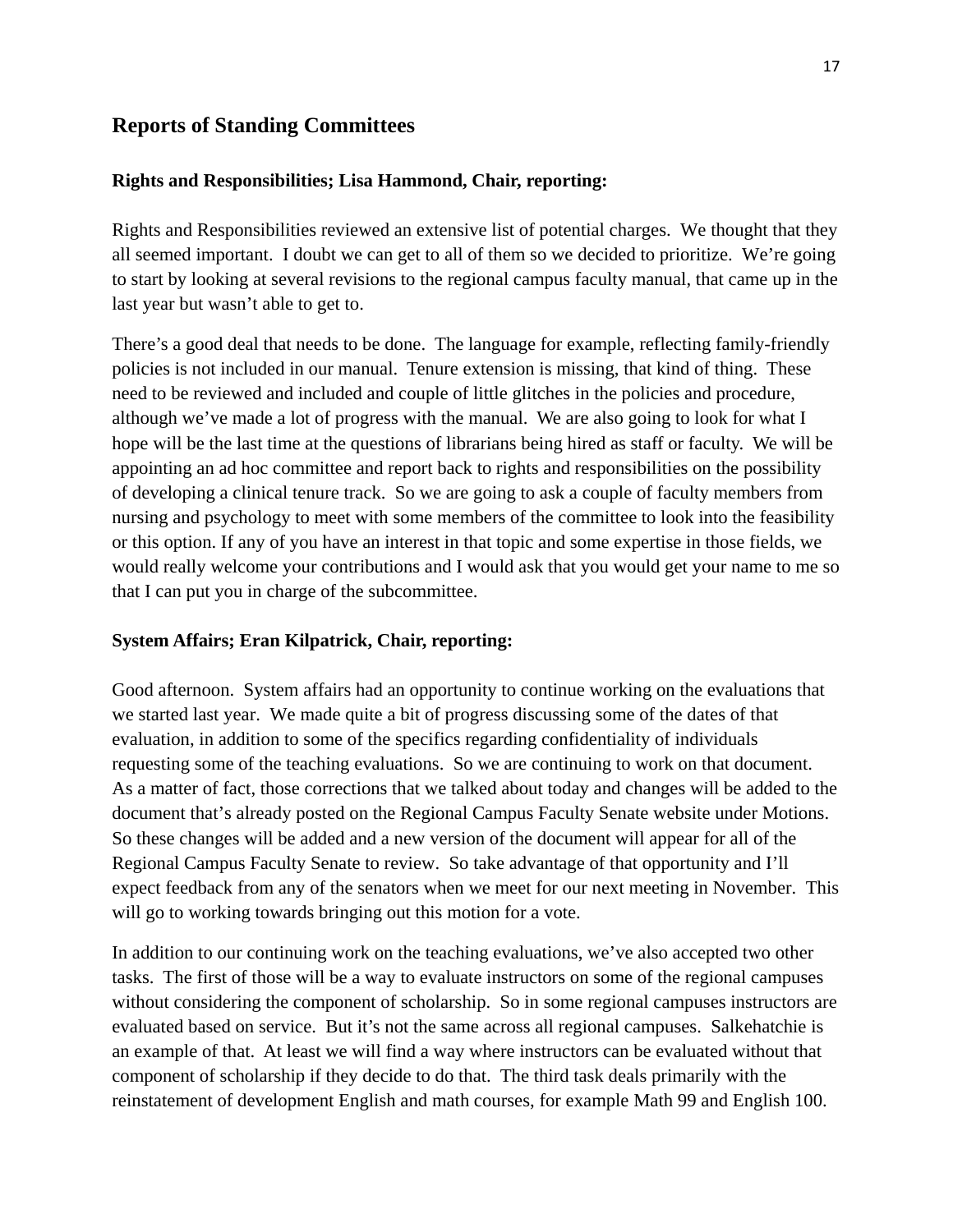So we'll be conducting those efforts later this year and on into Spring of 2011.

A discussion followed concerning whether the issue of instructor evaluations at USC Salkehatchie was a Regional Campuses Senate issue, or a local issue. No conclusion was reached, and the committee will continue to look into the matter.

## Welfare; Annette Golonka, Co-Chair, reporting (submitted electronically):

Due to the stepping down of Stephen Criswell from the Chair position, Annette Golonka from USC Lancaster was elected as the new Chair; Pearl Fernandes from USC Sumter will serve as Co-Chair.

The Welfare Committee accepted three charges for the year:

- 1) Tenure & Promotion Workshop
- 2) Faculty surveys
- 3) John J. Duffy Excellence in Teaching Award editing of the criteria, motion made later in the meeting (See Appendix 1 for the final version, as changed and amended.).

### **Tenure & Promotion Workshop**

The Committee is moving the date earlier in the Spring semester due to conflicts with Maymester course loads and earlier submission of the tenure and promotion file for external review, a due date of July 1<sup>st</sup>. The Committee has discussed a potential date of January  $7<sup>th</sup>$ , the Friday before spring semester classes begin and will work on finalizing the date.

### **Faculty Surveys**

This year (2010-2011), the Committee will work on the welfare and workload survey as well as the faculty salary survey.

## **John J. Duffy Excellence in Teaching Award**

The Committee would like to remind faculty to start the nomination process on their campuses. The Committee edited and refined the criteria based on feedback from last year's nominees and members of last year's Welfare Committee. A motion was made under new business to present the changes and discuss why the changes were made. The changes listed in the motion are below. A final copy of the teaching award is attached.

### Changes made:

Page 1: Under "The Award" a third item was added to extend the number of years a nominee may discuss in their file. The motion reads:

"3. The award file covers the previous three (3) years of teaching. For example, for the 2010 award year, faculty may include information from Fall 2007 up to Summer 2010. This does not exclude faculty who do not have 3 years of teaching experience at an USC regional campus."

Page 1: Under "Eligibility" a fourth item was added clarifying the Welfare Committee's criteria during judging of the files: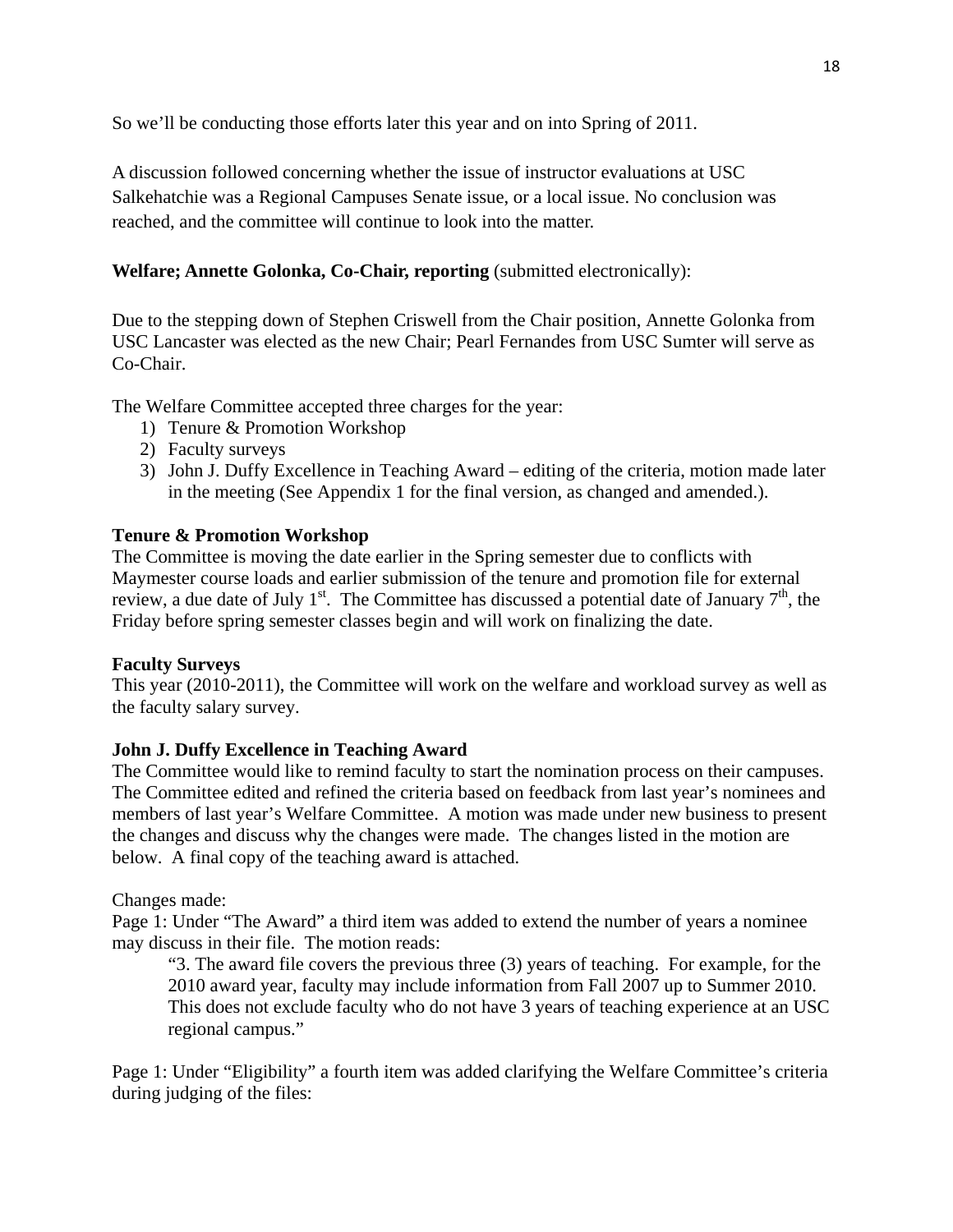"4. The Regional Campus Faculty Senate's Welfare Committee judges the files on the following criteria:

- a. Student assessment and evaluations
- b. Innovation in teaching
- c. Professional development activities
- d. Student involvement
- e. Difficulty of course load."

Page 2: The rest of the changes were made under "Required Materials for Nominee's File" as follows:

- 1) In #3, the word "student" was added in front of "research" so this item now reads: "3. A summary of teaching, student research, advisement, mentoring activities, awards. **Suggestions** for the summary:"
- 2) Item 3e was removed from the file due to confusion among nominees and the judging committee as to how it relates specifically to teaching. Item 3 originally read as follows:

"e. Research and writing in the discipline or profession shown to have helped improve/refine teaching (publications, seminars, presentations, video or other technology-based productions, portfolios, exhibits, concerts)."

3) Item 4 was modified to include a change in page number as well as formatting. The original page length was 10; the Committee made the motion for 5 pages; an amendment was made to the motion to increase this page length to 7. Original wording:

"4. The submitted material has a 10-page limit not including the vita, and should be in PDF format."

Modified Wording:

"4. The submitted material has a 7-page limit, not including the vita, and should be in one PDF file with 12 pt font, double-spacing, and 1-inch margins."

4) The original version of Item 5 was not very helpful in judging the files as most Division Chairs wrote a very brief note that did not add to the overall impression of the candidate, and so this was replaced with a different statement that would indicate the file came from the nominating campus through the proper route (*e.g.*, the local Welfare Committee).

Original Item:

"5. A brief note from the Division Chair approving the nominee's file." Replacement:

"5. All names for the award must come from each regional campus' nominating body.

Respectfully submitted by committee members in attendance at the September 24, 2010 meeting: Annette Golonka (Chair), USC Lancaster; Pearl Fernandes (Co-Chair), USC Sumter; Chris Bundrick, USC Lancaster; Rigoberto Flórez, USC Sumter; Jolie Fontenot, USC Union; Wei-Kai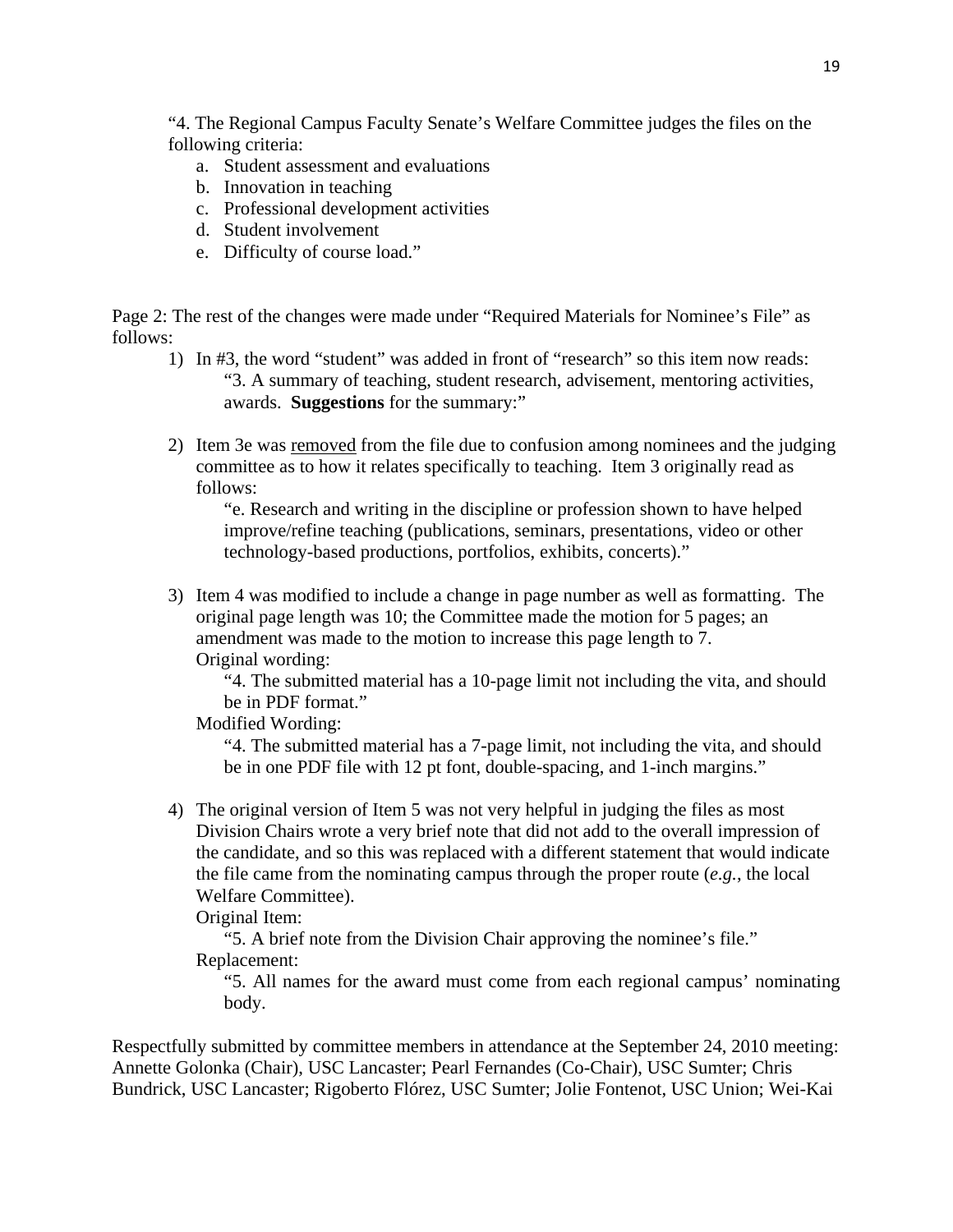(Bryan) Lai, USC Salkehatchie; Patrick Saucier, Extended University; Hennie van Bulck (alternate), USC Sumter.

### **Executive Committee; Bruce Nims, Regional Campuses Faculty Senate Secretary, reporting:**

The Executive Committee held a very lengthy meeting on September the  $10<sup>th</sup>$  and much of the information that you've heard in the course of this meeting was given then so I won't repeat it.

Campus reports were given and of course enrollments are up on all campuses. One thing that Dr. Plyler did mention at that time that hasn't been mentioned was that he felt that the external review process has been working pretty well to this point. He also mentioned that the university is moving from a value centered budget model to a more centralized model and this is going to take about two years.

Of course the charges for the standing committees were discussed and you have heard from the committee chairs about those charges. The time and location for the next meeting is now solid: November  $19<sup>th</sup>$  in Union.

# **Reports of Special Committees**

## **Committee on Libraries:** No report

**Committee on Curricula and Courses; Robert Castleberry, Sumter, reporting** (submitted electronically):

I apologize, but a prior commitment keeps me from giving this report to you in person.

The Committee meets on a monthly basis (we started in August) to consider changes to the curriculum. I usually get an electronic copy of the agenda before each meeting. I forward this agenda to contact people on each campus. If you would like to get a copy of the agenda, please email me so I can add you to my contact list.

If any of the contact people on our campuses have concerns about the proposed changes, I can bring those concerns to the attention of the Committee. Any Committee decisions are merely recommendations to the Faculty Senate, and changes are not final until the Senate approves them. The results of the Senate's actions can be found on their web page.

I would like to draw your attention to some specific curricular changes approved by our Committee for consideration by the Senate. What follows has been extracted from my earlier reports to the contact people on each of our campuses.

From the August meeting,.

- \* SPCH 201 a new course … Popular Communication and Popular Culture
- \* WGST 112 approved for Distance Education Delivery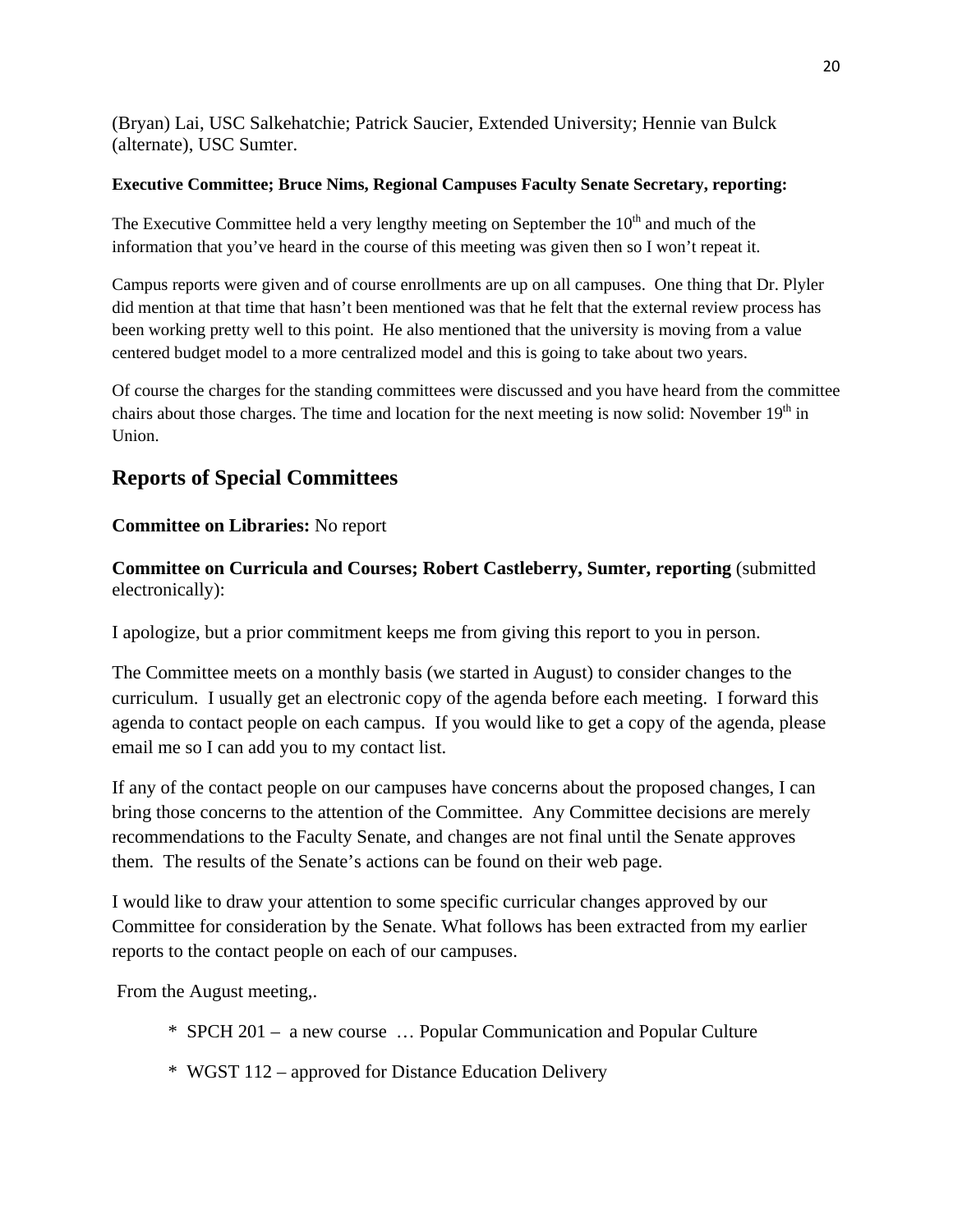\* Social Work – Core curriculum was revised

From the September meeting,

- \* AFRO change in designator to AFAM
- \* some new 400-level CRJU courses
- \* change in title/description and cross-listings for several HIST courses; also new course HIST 214 (The Practice of Public History)
- \* MUSC 113R (Topics in Popular Music: Radiohead)

There are two other matters I need to bring to your attention.

1. George Lampl from the Legal Office gave us a copy of a standard Faculty Agreement contract – see Attachment 1. You should be given this form if you agree to develop a course for distance education. I refer you to the University Policies ACAF 1.5 (Outside Professional Activities for Faculty) and 1.33 (Intellectual Property) as you consider this matter. I also note that the A Primer on Intellectual Property workshop will be held in Columbia August 26, although its scope goes far beyond the nature of this Faculty Agreement form. Below are some points for consideration that came from the Committee's discussion of the form.

The contract is one which applies when "substantial University resources have been used in the development, etc. of the course." The concern is that the definition of "substantial resources" is not clearly articulated. Also, what if you develop something entirely on your own – is there a special contract that would indicate that the University recognizes that it didn't provide "substantial resources"?

One member of our committee who does develop distance education courses noted that: 1) in some cases she refuses to sign the contract, 2) when she does sign the contract she often modifies it (she generally doesn't like the idea that "the University reserves the *perpetual*, … right to …[use] the Work…").

So, some concerns are that 1) it should be made clear to faculty that they have the right to modify the contract, 2) that the definition of "substantial resources" needs to be clearly understood, and also 3) that another contract should be made available to faculty when the University acknowledges that "no substantial University resources" were involved.

2. As some of you probably know, at the September meeting MATH had a number of curricular changes proposed that related to prerequisites for admission to specific MATH courses (111, 111I, etc). Those proposals were tabled so that System Affairs (including our campuses) could get involved. However, there was some discussion about procedures for involving the regional campuses.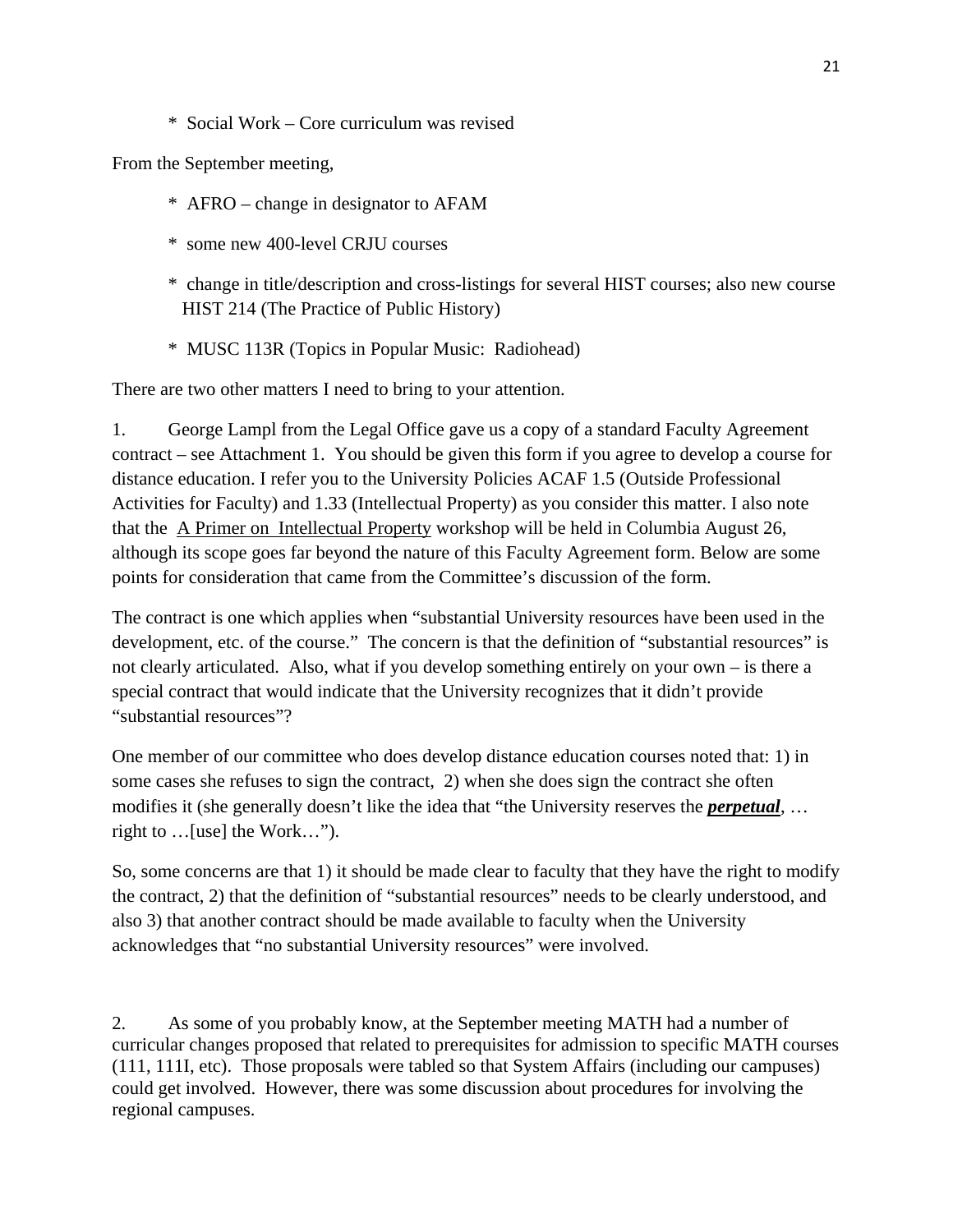Mary Ann Byrnes, Assistant Dean for Administration of the College of Arts and Sciences, was at the meeting to represent several of the proposals. Kris Finnigan, Director, Academic Programs (Provost's Office) was also there (she is an *ex officio* member). Concerning the MATH proposals, they legitimately asked how we could minimize problems with the regional campuses. I suggested that the problem is often that decisions are made by Columbia (reasonably, in my opinion) to meet specific concerns on the Columbia campus, but unfortunately without any true understanding that those decisions might cause difficulties on the regional campuses. Having the matter go to System Affairs helps some, but that occurs after the fact. It would seem better to have regional campus faculty/administration involved much earlier in the process (when the decisions are being shaped). For example, our English faculty now have representation on certain Columbia English Department committees. My suggestion was that such representation be extended to other departments and colleges. When asked exactly how that would work, I suggested that the problem be sent to System Affairs to have the regional campuses come up with some proposals. I don't know where any of this is going, I just thought I should warn you about my comments.

The new Carolina Core will necessitate a number of changes to our traditional curriculum. Various Departments, Colleges and Schools are likely already reconsidering their course offerings. Wouldn't it be good if we had regional campus faculty who taught those courses actively involved with determining the changes to the curriculum? Unfortunately, for the most part I don't think we currently have a good mechanism for accomplishing this. I would hope that the RCFS could quickly propose a strategy for our involvement.

### **Committee on Welfare:** No report.

### **Board of Trustees Faculty Liaison Committee; Steve Bishoff, Sumter, reporting:**

I attended the first meeting just last Friday. There were a number of things brought before the committee. They did not have a great deal to do with the regional campuses. There were a number of title changes and termination of a degree in public health, which sounded very controversial considering the President's academic background. What was really going on was that there was still a PhD in public health. There was a refining of the titles [associated with] the fine arts degree [and]the management degree. There was a discussion of the new 30 million dollar gift that the President already talked about, and the School of Environment changed to the School of Sustainability.

So, not many things really reflected on us. It was interesting listening to the President discuss the School of Law. There will be a blue ribbon study; and if there isn't already one, it will be out in short order. I don't think it will affect our undergraduates very much. You might want to take a look at it for the way the law school is restructured.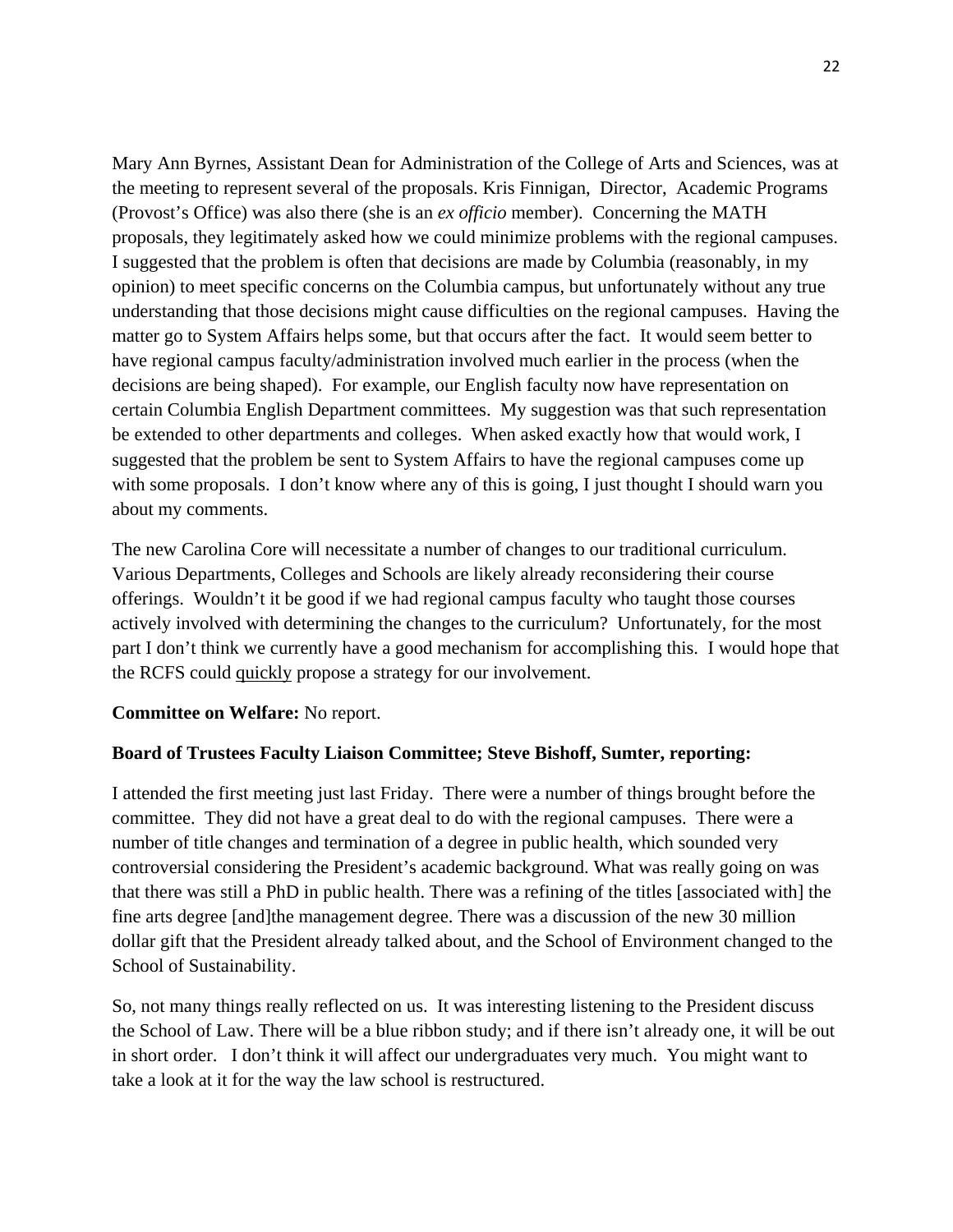## **Regional Campuses Research and Productive Scholarship Committee:** No report.

**Provost's Advisory Committee:** No report

**Conflict of Interest Committee:** No report

**Grievance Committee:** John Peek of USC Salkehatchie was elected chair of the Grievance **Committee** 

# **Unfinished Business**

No unfinished business was brought forward.

# **New Business**

Chair Steve Bishoff recognized **Annette Golonka of USC Lancaster**, co-chair of the Welfare Committee, who presented the following motion concerning the John J. Duffy Teaching award:

The welfare committee had edited and modified the John J. Duffy Teaching and Excellence Award. Our guidelines are based on feedback from previous candidates as well as the current members that have been involved in the process. We have a motion to change the document the file stating that the purpose about the award. And I have six different changes. And I'm making one motion to make these changes.

Under information about the award, we'd like to add that the award covers up to three years of teaching. For example, under the 2010 award year faculty may include information from Fall 2007 till Fall 2010. This does not exclude faculty who do not have three years of teaching experience at USC Regional Campus. So we're planning on adding that change.

Under eligibility we would like to add a fourth statement that the Regional Campuses Faculty Senate Welfare Committee judges the files on the following criteria: student assessment and evaluation, innovation and teaching, professional development activities, difficulty of course load. And on page 3 of our materials for nominees file, we would like to edit number three to read a summary of teaching, student research, advisement, mentoring activities awards. There was some miscommunication about what research meant in terms of this award and it means student research.

Under required materials for nominees file 3E we would like to remove something. Currently this reads, writing on the discipline, that improved or refined teaching. This includes publications, presentations, video or other technology based productions, such as portfolios, exhibits, concerts. There was some confusion on our committee about whether these are research oriented materials. We would like to remove that.

Number 4. We would like to change the submitted material to a <u>five page</u> limit. It was previously ten pages. Currently we would like to read submitted material has a five page limit,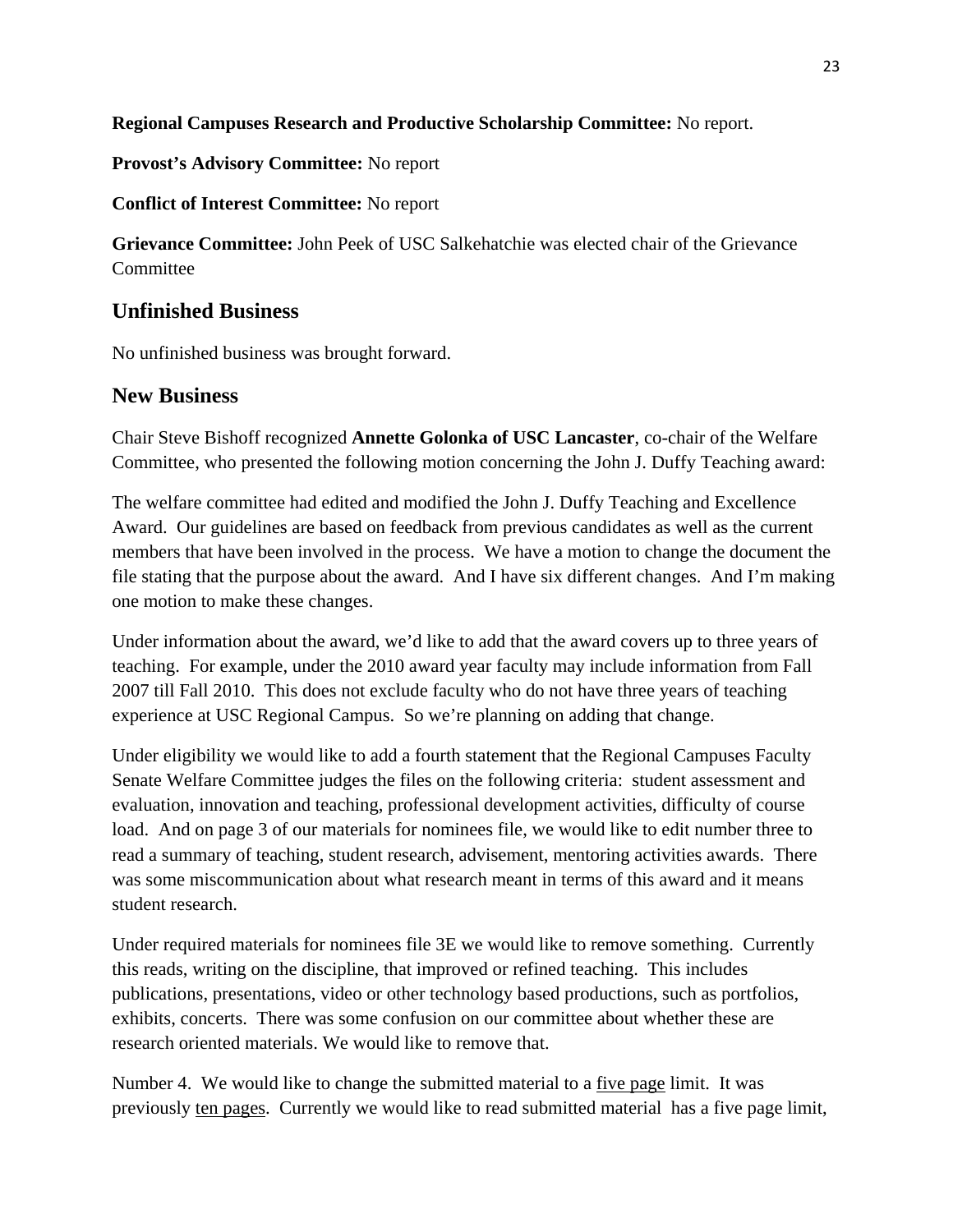not include the vitae and should be in one PDF file with 12 point font, double spacing and one inch margins. A little bit more detail there.

Number 5. We would like change the rules to say that all names for the award must come from each regional campus's nominating body.

The exact wording of the proposed changes in the John J. Duffy Award Procedures can be found in the Welfare Committee's electronically submitted report under **Reports of Standing Committees**.

In the ensuing discussion, the only controversial change was the new five-page limit. The committee agreed to amend the motion to require a seven-page limit.

Thus amended, the Welfare Committee's motion to modify the John J. Duffy Teaching Award **passed.**

The revised guidelines for the John J Duffy Teaching award, reflecting the changes approved by the Senate on September 24, 2010, appear as **Appendix 1** to the minutes.

# **Announcements**

Professor Wei-Kai Lai of Salkehatchie announced a Mathematics Seminar to be held at USC Salkehatchie.

There being no further announcements, the meeting was **adjourned**.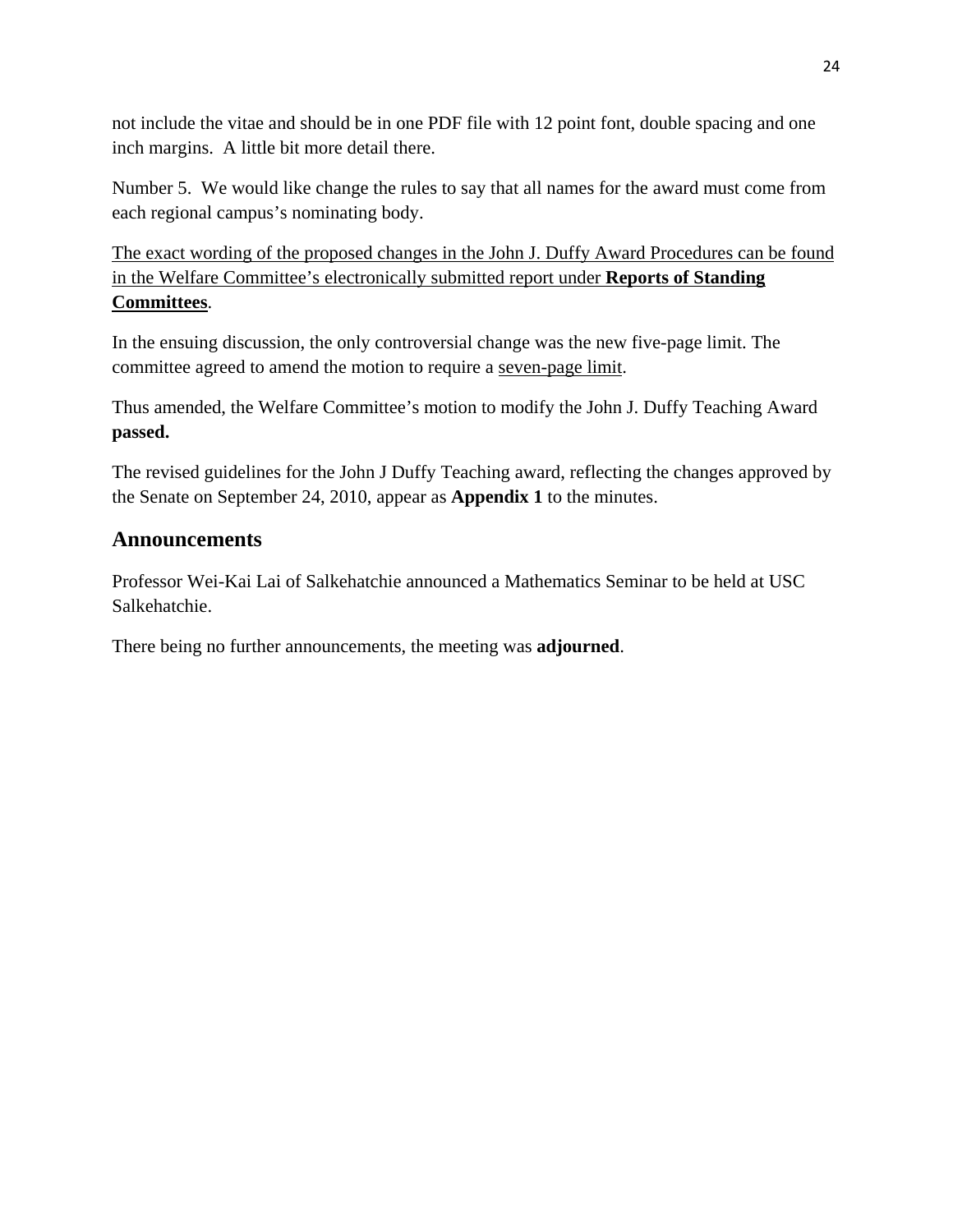# **Appendix 1**

# **JOHN J. DUFFY EXCELLENCE IN TEACHING AWARD A REGIONAL CAMPUSES TEACHING AWARD**

### **INFORMATION ABOUT THE AWARD**

#### **The Award**

- 1. The award will be accompanied by a monetary stipend in the amount of  $$2500$ .
- 2. Awards will be presented at the USC Columbia Honors and Awards ceremony and announced at the last Regional Campuses Senate Meeting of the academic year.
- 3. The award file covers the previous three (3) years of teaching. For example, for the 2010 award year, faculty may include information from Fall 2007 up to Summer 2010. This does not exclude faculty who do not have 3 years of teaching experience at an USC regional campus.

#### **Eligibility**

- 1. Nominees must be full-time Regional Campus faculty.
- 2. Previous Award recipients are not eligible for nominations for a period of three (3) years after receiving the Award.
- 3. Recipients of any other teaching award will be eligible for nomination for the Award
- 4. The Regional Campus Faculty Senate's Welfare Committee judges the files on the following criteria:
	- a. Student assessment and evaluations
	- b. Innovation in teaching
	- c. Professional development activities
	- d. Student involvement
	- e. Difficulty of course load.

#### **NOMINATION PROCESS**

Nominations will be submitted by each USC regional campus including Extended University to the Regional Campuses Welfare Committee. Each campus will decide how the nomination process takes place at the institutional level. There is a limit of five (5) nominees per campus allowing each campus' division, if desired, to have a nominee. The timeline is presented below.